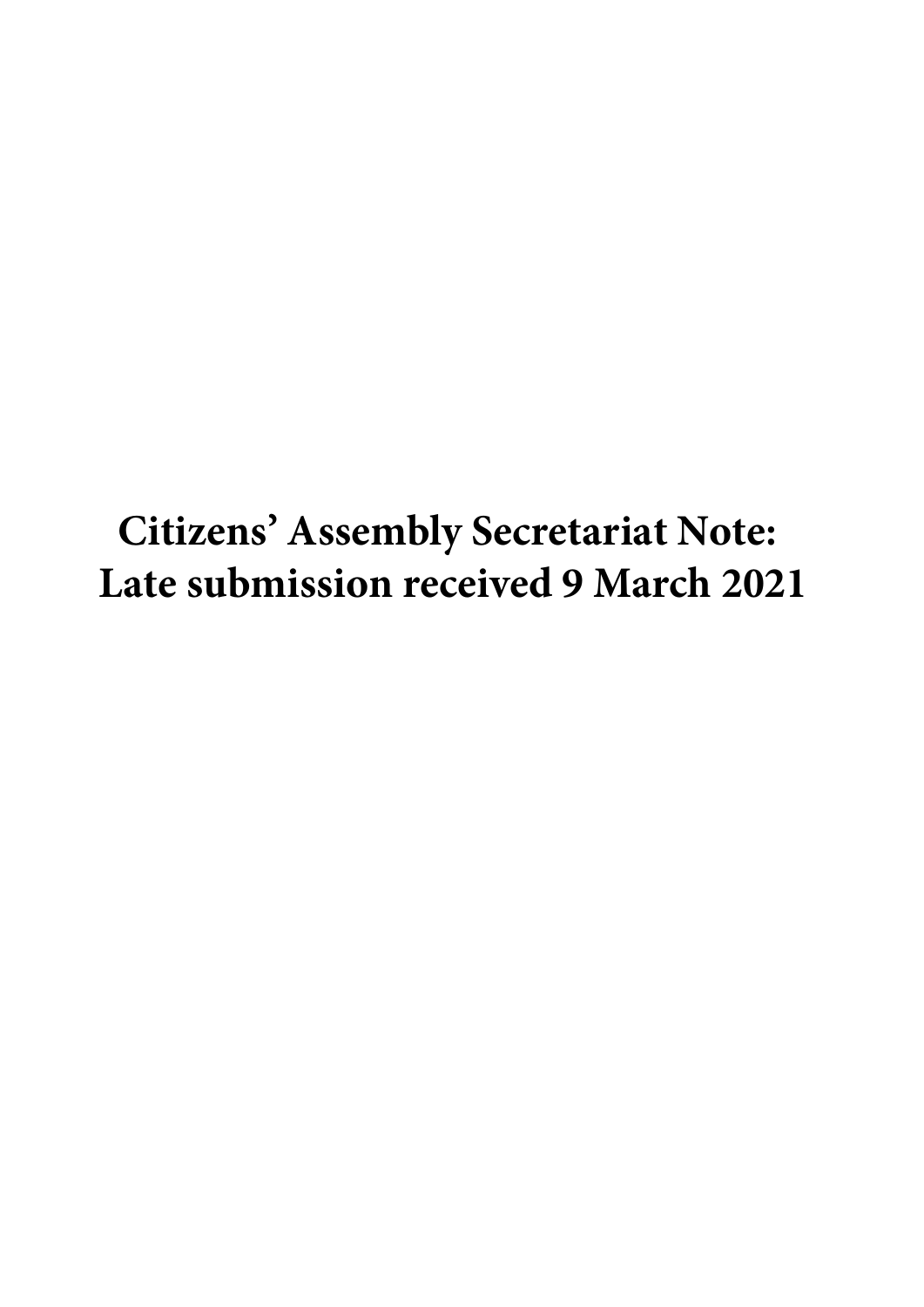# **Bainne Beatha**

Stories of Breastfeeding in Irish Maternity Hospitals



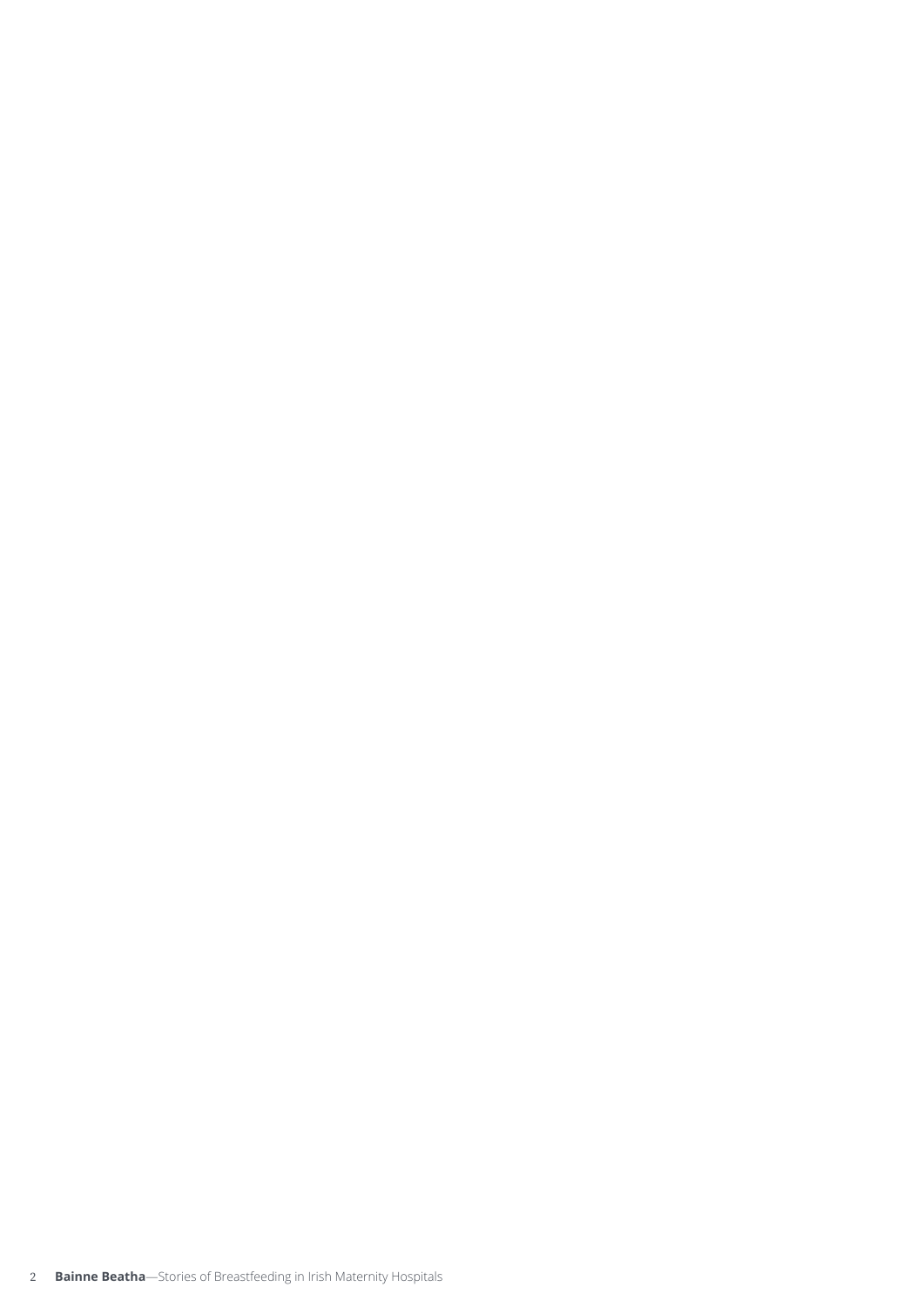# **Table of contents**

| <b>Executive Summary</b>              |    |
|---------------------------------------|----|
| <b>About this work</b>                | 8  |
| <b>About the team</b>                 | 9  |
| <b>Demographics</b>                   | 10 |
| <b>Experiences overview</b>           | 11 |
| <b>Roadblocks</b>                     | 12 |
| <b>Challenges</b>                     | 14 |
| <b>Feeding assistance</b>             | 16 |
| <b>Staff attitudes</b>                | 18 |
| <b>Care after birth</b>               | 20 |
| <b>Meeting goals</b>                  | 21 |
| <b>Improving supports</b>             | 24 |
| <b>Changes</b>                        | 26 |
| <b>Bibliography, references</b>       | 30 |
| <b>Appendix 1 Questionnaire</b>       | 31 |
| <b>Appendix 2 Support Services 35</b> |    |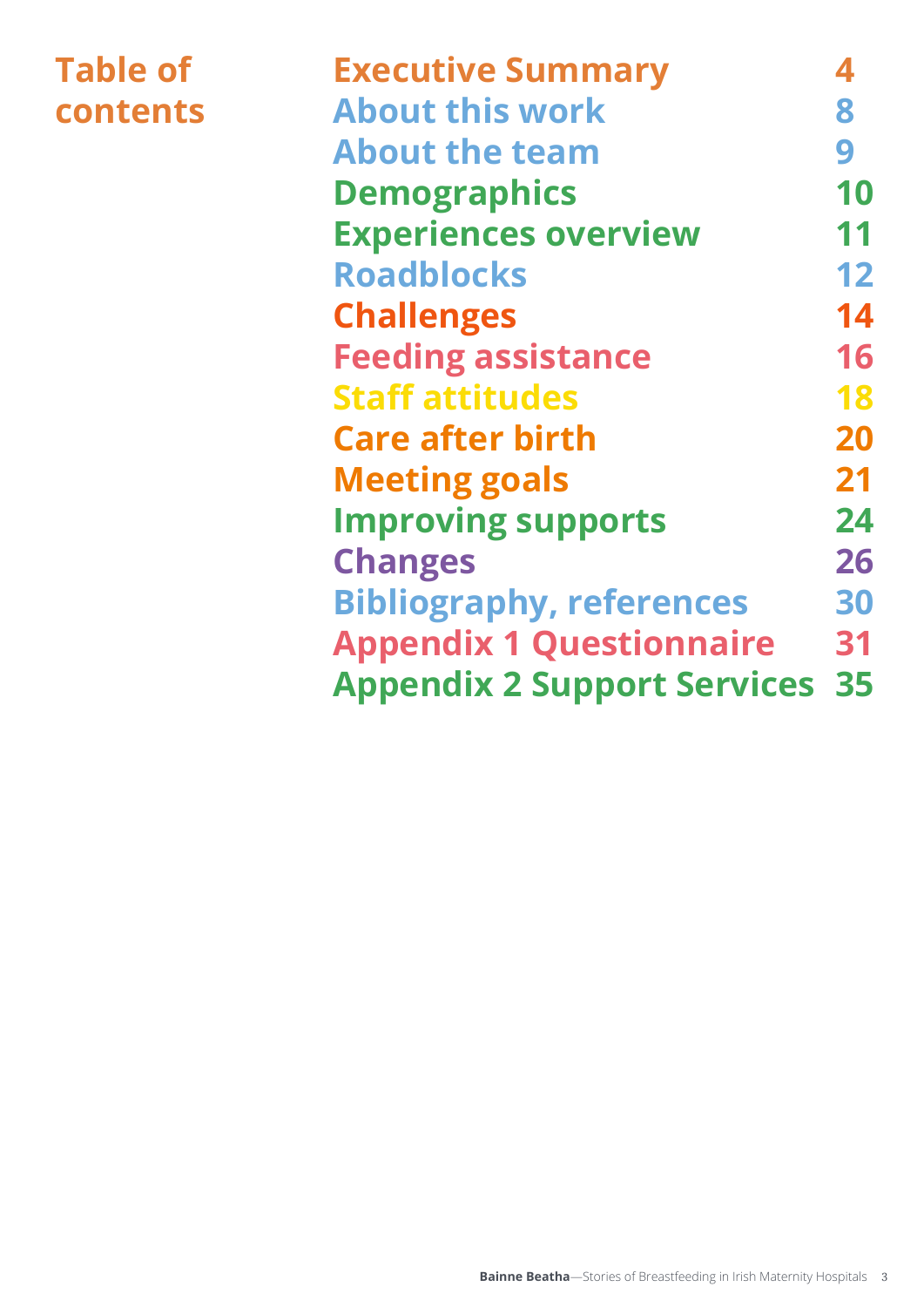# **Executive Summary**

## **About Bainne Beatha**

This project began in response to a post on social media from Lord Mayor Hazel Chu asking for suggestions on how to improve breastfeeding support services. Deborah Byrne, a member of a small group of new mothers based in Dublin 7 who shared similar, mixed experiences of breastfeeding support services, decided to draw up a questionnaire to compile her own and her friends' responses.

The questionnaire spread organically in July 2020 through social media and received 145 unique responses. Deborah was then joined by Felicienne Rahill (Research), Lucia Prihodova (Analysis) and Megan Etherton (Design & Illustration) and together we have compiled the data and stories that make up the Bainne Beatha (Milk of Life) Project.

Additionally, we reviewed research evidence and policies on best practice for support of breastfeeding in maternity services. See 'Bibliography' for full details of references.

ica in



Hazel Chu @ @hazechu · Aug 2, 2019 My thoughts on #breastfeeding:

Is it hard? Yes, yes it is.

Is it worth it? Absolutely.

Should there be more supports to help new moms with it? Yes we desperately need it.

Are you a bad mom if you don't? Hell NO. You just gave birth-you're awesome.

#worldbreastfeedingweek2019



Twitter post by Hazel Chu, Aug 2nd, 2019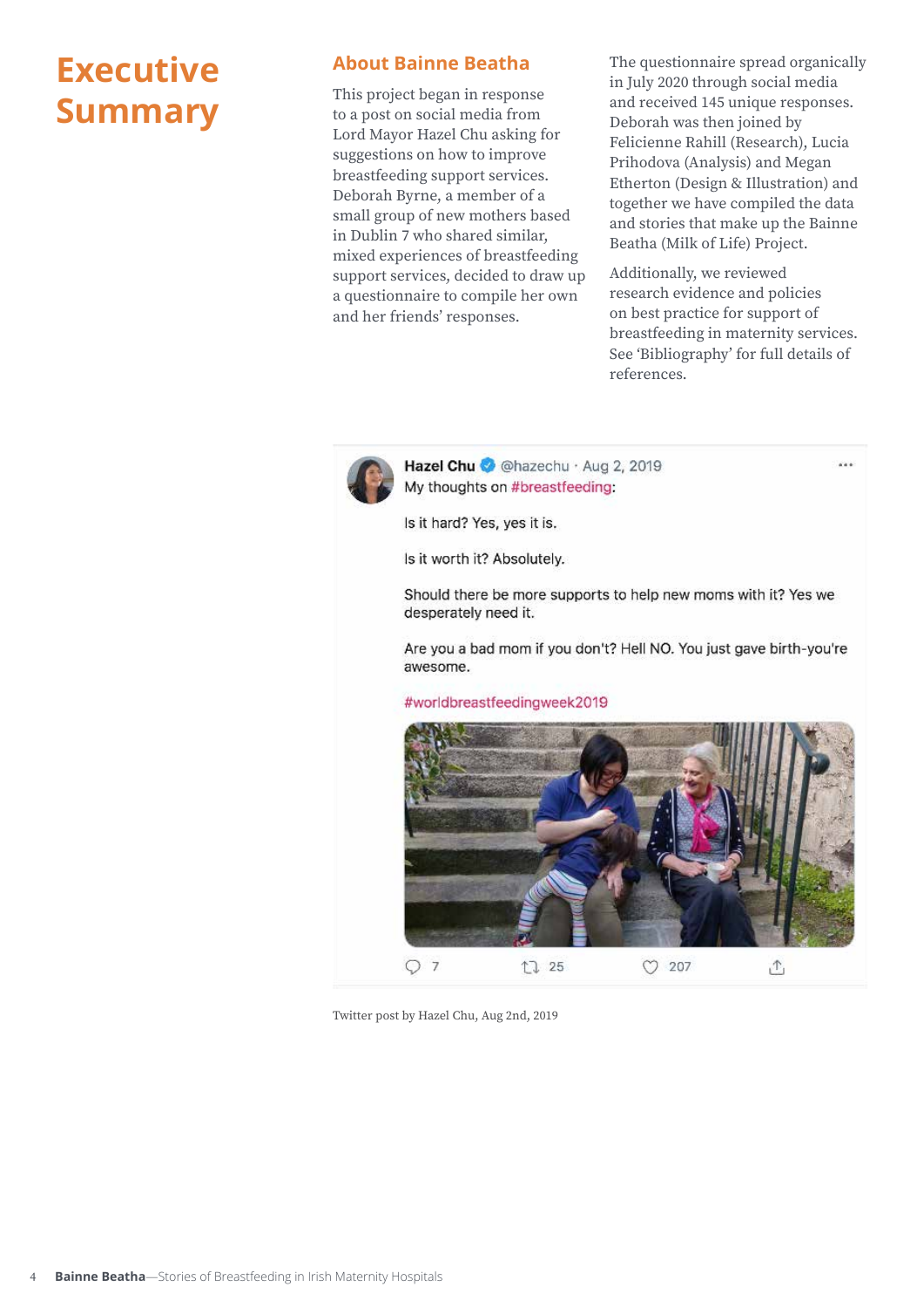# **Key findings**

The majority of respondents were new mothers who gave birth within the last two years in one of the three Dublin maternity hospitals, with six respondents offering their feedback on home births, or hospitals outside the capital.

While some mothers were affected by the COVID-19 pandemic, the majority of the responses refer to refer to experiences pre-COVID-19.

Their experiences indicate that Dublin Maternity Hospitals are not yet fully compliant with the National Maternity Strategy 2016 - 2026 and the HSE Breastfeeding Action Plan 2016 - 2021, nor do they practise the WHO/Unicef breastfeeding guidelines.

# **Breastfeeding rates**

84% of women intended to exclusively breastfeed; 53% of women reported that they were exclusively breastfeeding after birth.

# **Postpartum feeding challenges**

9 in 10 mothers said that feeding did not go as planned and each experienced an average of three challenges which affected their ability to breastfeed.

# **Hospital staff**

37% of women reported that midwives seemed pro-breastfeeding but were too busy and overworked to provide the assistance needed.

27% of women reported lack of assistance in the hours post delivery.

29% of women said they received conflicting advice from hospital staff about how to breastfeed.

Qualitative data indicated that some physiological challenges were missed, and staff lacked up-to-date knowledge on breastfeeding.

Only 1 in 3 women felt fully supported in implementing their feeding goals.

# **Promotion of Formula:**

1 in 3 mothers were encouraged to give their babies formula, despite expressing wishes to breastfeed. No mothers reported the availability of human donor milk in lieu of formula.

Some mothers felt there was a disconnect between recommending breastfeeding and investing time and effort in helping mothers to get it right and felt that some staff preferred the convenience of formula as evidenced by the formula trolley.

Others commented that rather than taking the time to assist in latching, mothers were encouraged to pump as a quick fix solution.

# **Antenatal education**

1 in 3 mothers felt their antenatal classes didn't provide enough information on breastfeeding.

# **Post-discharge**

60% of women spent an average of €440 to get help with breastfeeding challenges through the hiring of private lactation consultants, breast pumps, tongue tie procedures and other feeding related expenses.

Only 1 in 4 mothers reached their feeding goals at the hospital and did not require any further support with breastfeeding after discharge.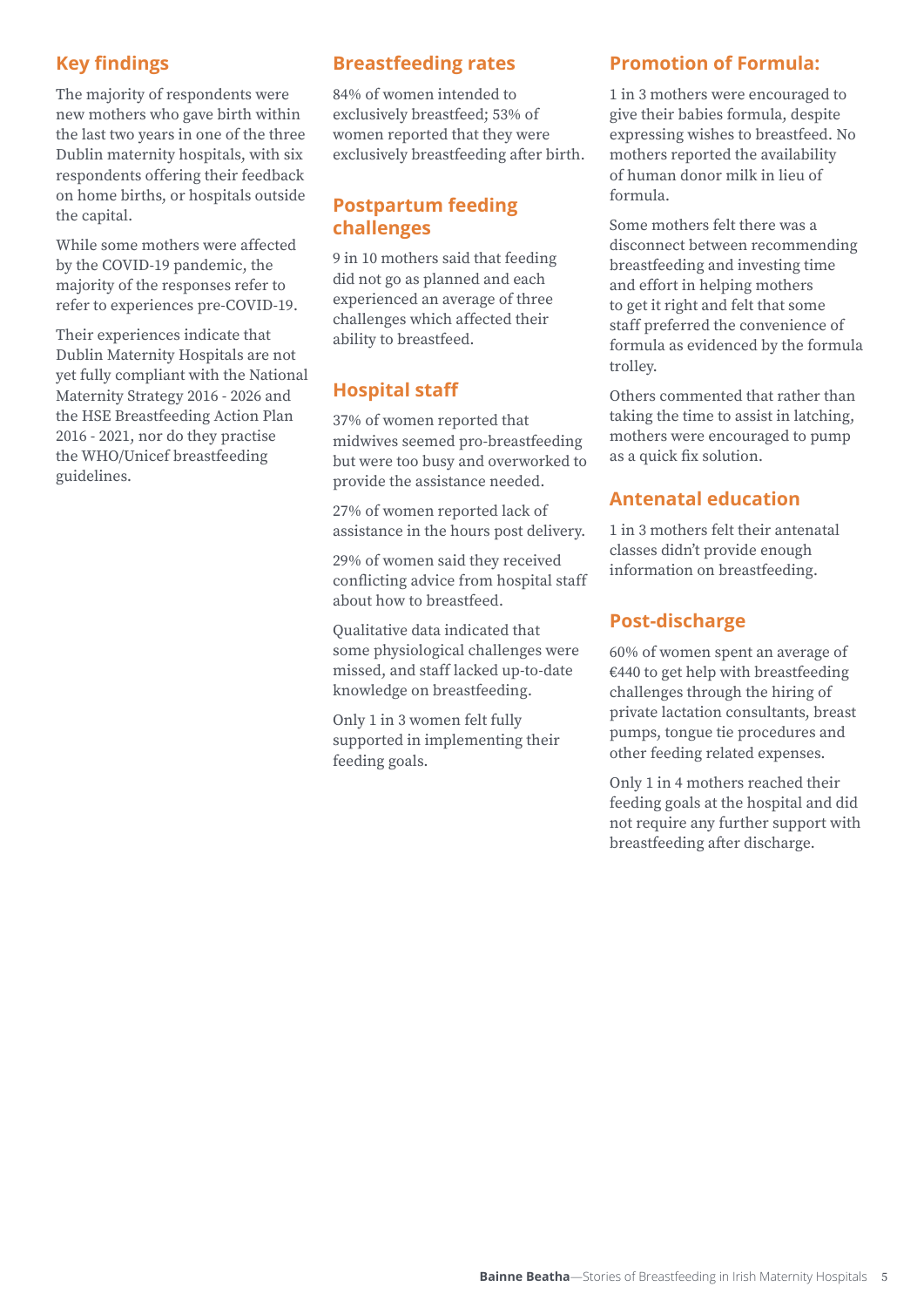# **Call for action**

We want the HSE to fully implement the National Maternity Strategy 2016 - 2026, HSE Breastfeeding Action Plan 2016 - 2021 and WHO/Unicef Breastfeeding Guidelines.

From the anecdotal evidence we

have gathered through this process, and having subsequently reviewed international evidence-based breastfeeding policies (see Appendix 1), it is clear that policies such as these are yet to be fully implemented in Ireland.

Based on our evidence review and

the themes that surfaced via our informal questionnaire, below is a summary of the key steps we believe are needed to improve breastfeeding support services in Ireland, and will help to ensure that they are accessible to mothers of all socioeconomic backgrounds.

- Dedicated International Board Certified Lactation Consultants (IBCLC) who are at specialist competency level (as per HSE Competence Framework for Breastfeeding Support, 2015) available 24 hours per day in the maternity hospitals to assist mothers to establish breastfeeding. **1**
- Intensive feeding support in the immediate hours after baby's birth. **2**
- Early intervention when challenges with breastfeeding occur. **3**
- Mothers only discharged from lactation service once breastfeeding is fully established. **4**
- Facilitate regular training on breastfeeding for midwives and IBCLCs in line with up-to date evidence-based practice. **5**
- Access to in-depth, evidence-based antenatal classes on breastfeeding for all mothers. **6**
- Review of the policies on promotion and distribution of formula in maternity wards in line with international practice. **7**
- The National Maternity Experience Survey to expand questions on feeding to provide greater detail on breastfeeding rates and breastfeeding experiences in maternity care. **8**
- Annual audit of service users (mothers) to be carried out by the maternity hospitals to ascertain their experience of breastfeeding support from service providers. **9**
- Annual national campaign to inform and promote breastfeeding in Irish society. **10**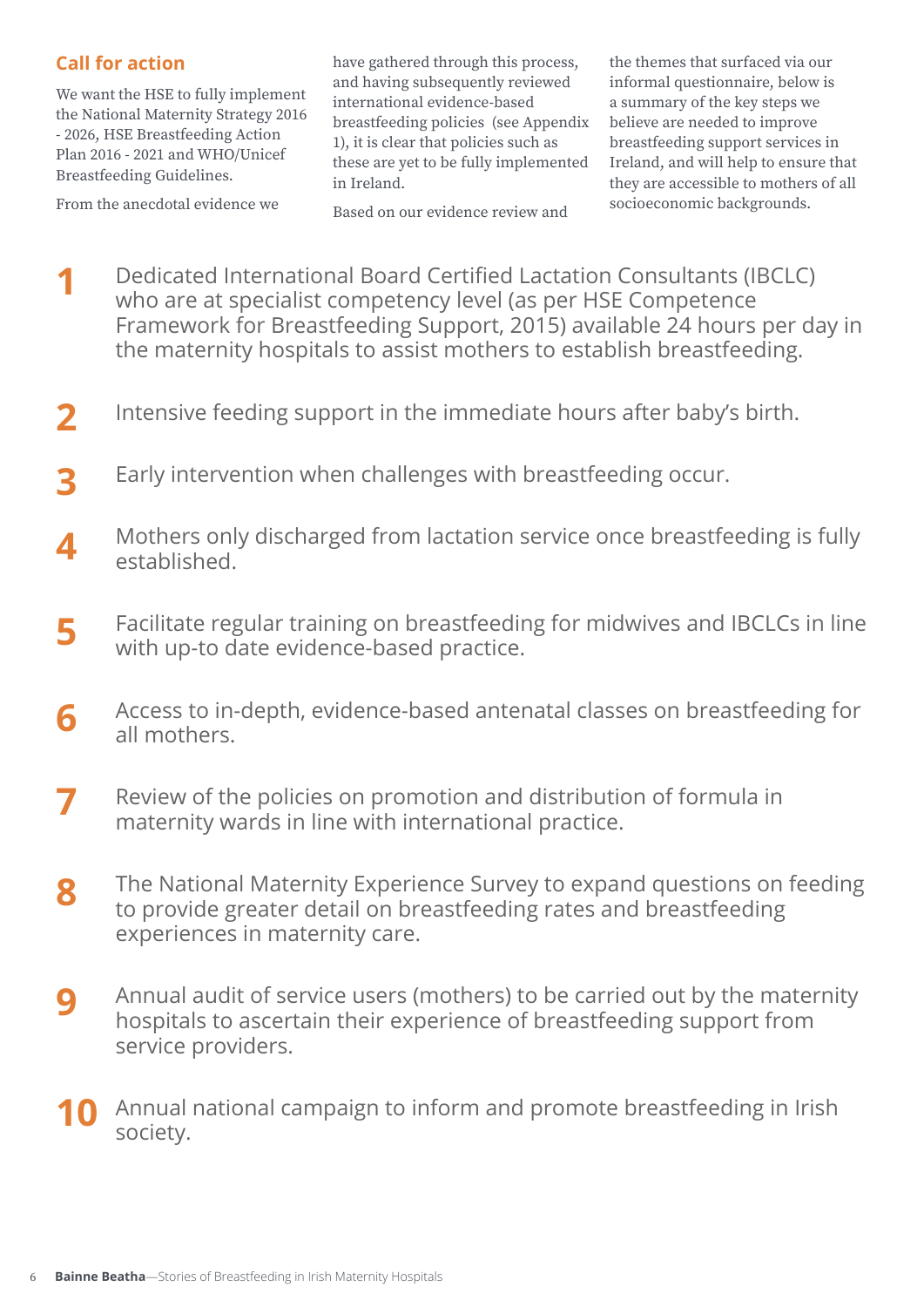# **Purpose of this campaign**

Our rationale behind setting up this campaign emerged out of the stories that surfaced via the questionnaire. We believe these stories are valuable, powerful ways of understanding women's experiences, and of

motivating change. In sharing them through this document, our online petition and our social media campaign which compares the questionnaire responses with the WHO/UNICEF Breastfeeding Guidelines, our intention is:

1. That our breastfeeding stories are heard, and open up a space for other womens' voices to be heard.

2. That these stories mobilise those with the power to enable positive change to do so.

### **How to help**

If you would like to help support this campaign, you can add your voice via the online petition, or by following, engaging and sharing with us on social media.

You can also email us at mailforbainnebeatha[at]gmail.com if you have feedback, comments, questions or suggestions.

# **Sign and share the petition:**

https://my.uplift.ie/p/bainnebeatha

# **Join us on social media:**

Twitter @bainnebeatha Facebook @bainnebeatha Instagram @bainnebeatha

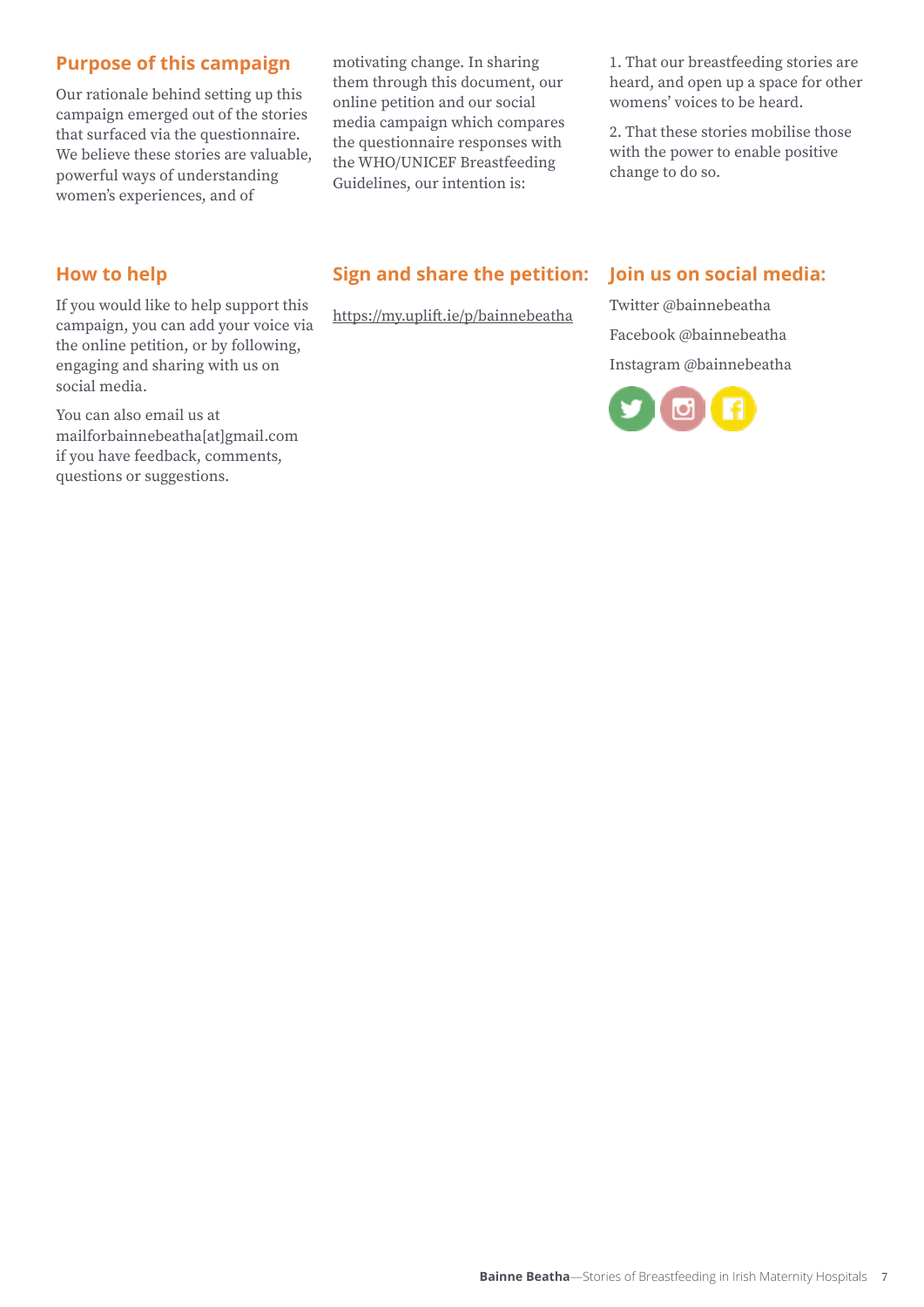# **About this work**

# **An informal questionnaire**

This project began in response to a tweet from Lord Mayor Hazel Chu asking for suggestions on how to improve breastfeeding support services.

Deborah Byrne, a member of a small group of new mothers based in Dublin 7 who shared similar experiences of breastfeeding support services, decided to draw up a questionnaire to compile her own and her friends' responses. The questionnaire spread organically through social media in July 2020 and received 145 unique responses.

Deborah was then joined by Felicienne Rahill (Research), Lucia Prihodova (Analysis) and Megan Etherton (Design & Illustration) and together we have compiled the data and stories that make up the Bainne Beatha (Milk of Life) Project.

Additionally, we reviewed research evidence and policies on best practice for support of breastfeeding in maternity services. See 'Bibliography' for full details of references.

# **Questionnaire format**

It's important to note that this questionnaire was not professionally designed, did not seek ethics approval, and the design of questions may have skewed the results.

Participants for the questionnaire were reached organically, through sharing of the survey link, and no efforts were made to ensure a representative spread of experiences were sought.

In publishing the results of the questionnaire, it is intended that the experiences of the small number of participants are shared in order to engender common ground for discussion and change.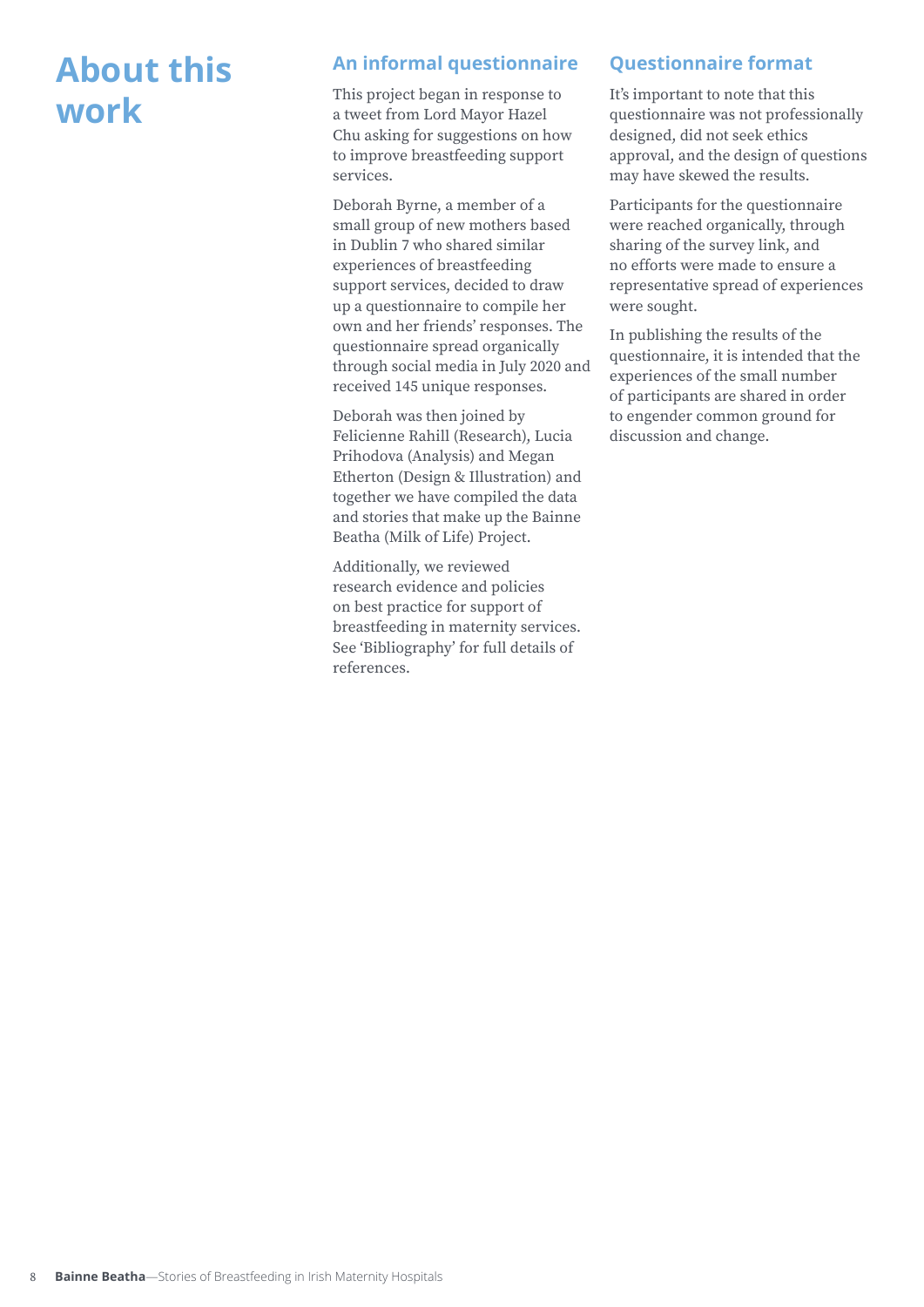# **About the team**

Inspired by our experiences of Irish Maternity units, this is a campaign led by four mothers to improve Irish breastfeeding support services.

We are running this campaign in our spare time, without funding or affiliations.

Our motivation for change is based on ours and our friends' experiences and wanting to change things for the better.

If you would like to contact us directly, our email address is mailforbainnebeatha[at]gmail.com



# **Deborah Byrne**

Deborah is a part time money adviser, occasional music-maker and full time mother to a 15 month old little adventurer. Deborah created and circulated the original questionnaire, and brought the Bainne Beatha team together.

# **Felicienne Rahill**

Felicienne is a mother of a fun and energetic 12 month old, a speech and language therapist and lover of yoga. She has a passion for research and evidence based practice within healthcare and education. She contributed to data analysis and provided the research framework for the Bainne Beatha project.



# **Lucia Prihodova**

Lucia is a mama of 15 month old wildling, a researcher and a wayfarer. Lucia led the analysis of the surveys and stories submitted as a part of the Bainne Beatha project.



# **Megan Etherton**

Megan is a mother and strategic designer who applies her training in architecture to systemic challenges. She was last to join the team and helped develop the visual elements of Bainne Beatha.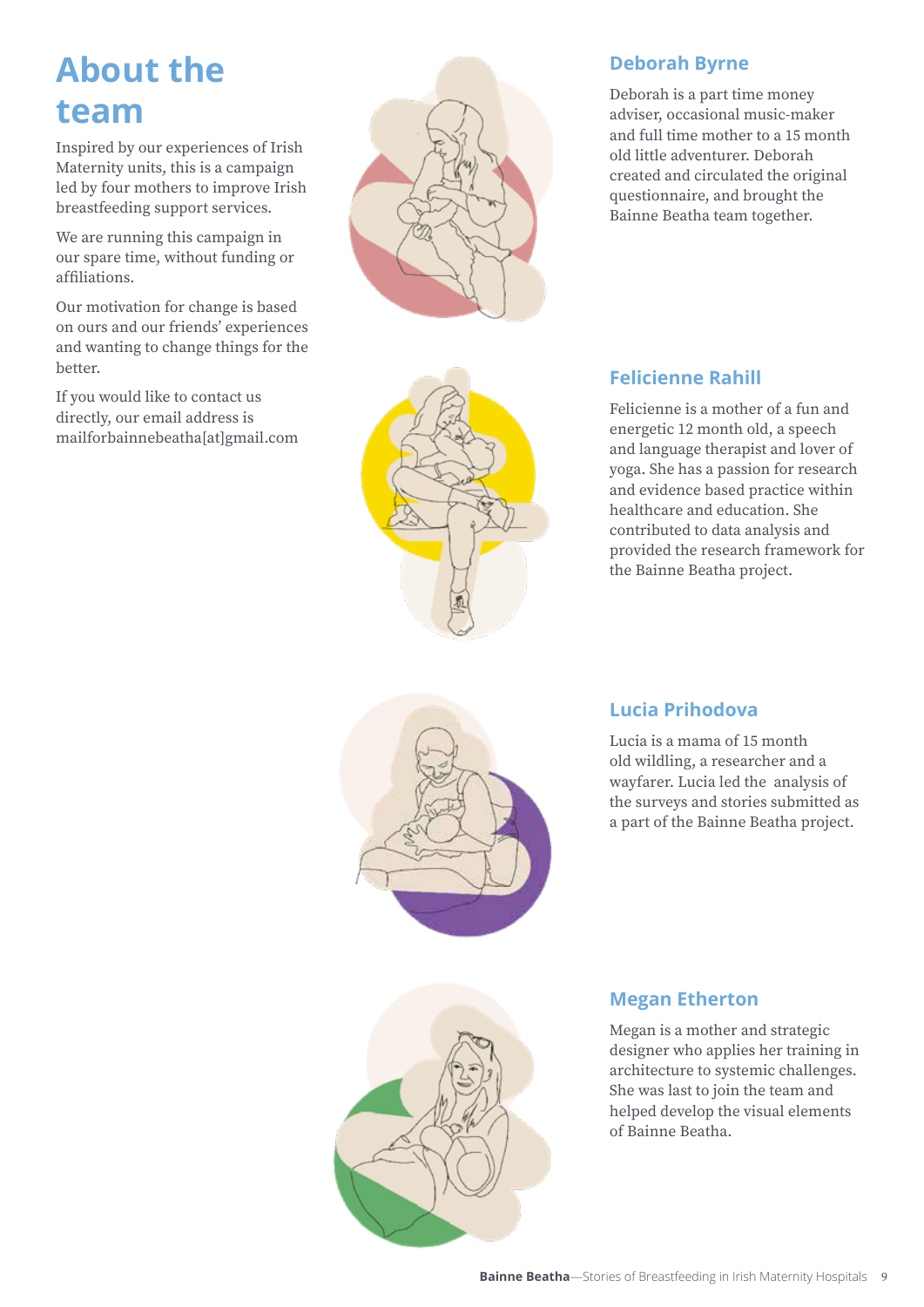# **Demographics**

# **Who responded**

The majority of respondents gave birth within the last eighteen months in one of the three Dublin maternity hospitals, with six respondents offering their feedback on hospitals outside the capital.

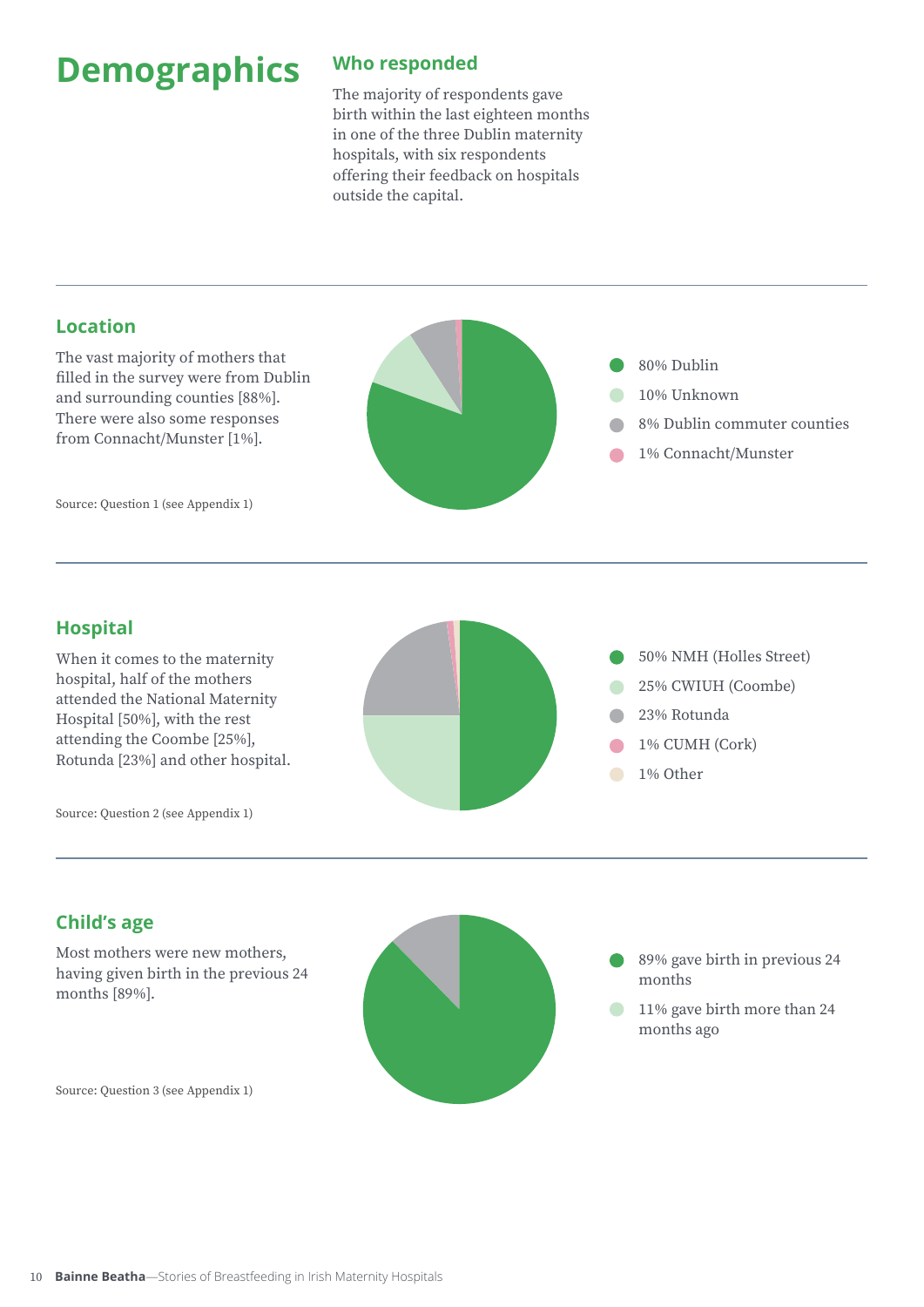# **Experiences overview**

# **Outcomes and satisfaction**

The diagrams below summarise the responses to questions 4,5 and 6 and highlight that a large proportion of respondents went on to experience satisfaction with their feeding outcomes, although almost half had a difficult or 'rocky' start to their journey.

# **Feeding plans vs outcomes**

When asked about their feeding plans before their babies were born, almost all were planning on breastfeeding, either exclusively (EBF) [84%] or in form of combination feeding [10%]. The remaining mothers did not have clear feeding plans.

After the birth, just over half of mothers exclusively breastfed their babies, with the rest either combination feeding or bottle feeding.



Source: Questions 4 and 5 (see Appendix 1)

# **Satisfaction**

When asked how satisfied they were with meeting their feeding goals, almost half described their initial breastfeeding experiences as "rocky".

One in five said they were disappointed with their breastfeeding experience and only one third indicated they were very satisfied.

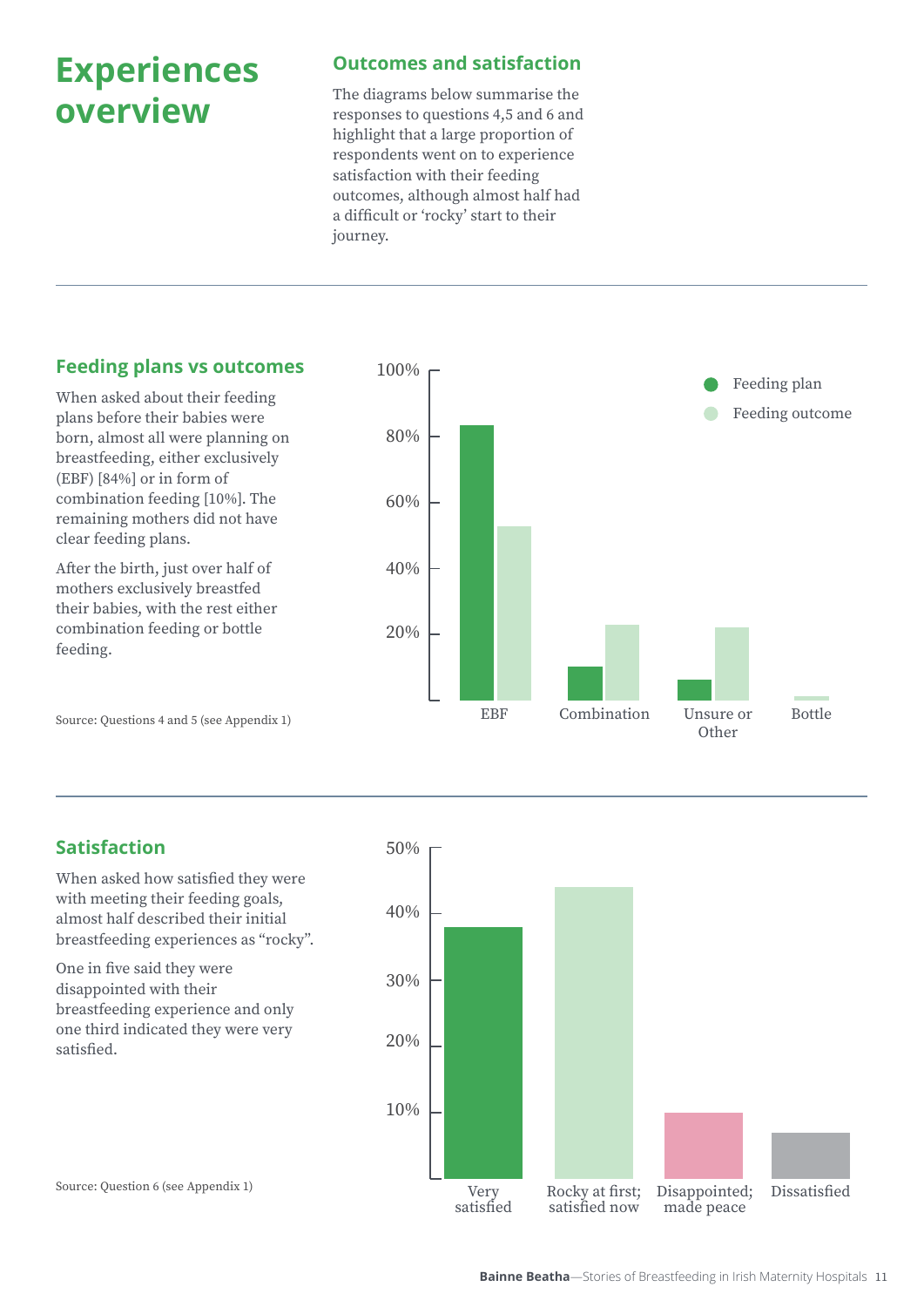# **Roadblocks**

# **Main roadblocks**

One in five respondents indicated that for them, feeding went smoothly and they didn't encounter any roadblocks in meeting their feeding goals.

Out of the remaining women 30% reported one, 16% two, 32% three to four and 9% five and more roadblocks.

The most commonly reported roadblocks were: lack of support in hospital (47%) and once discharged (39%), physiological challenges (42%) and lack of antenatal training (21%) and knowledge on breastfeeding (21%). Respondents also indicated they were discouraged by their families (11%) and were not able to afford professional help.

# **Q. 7 Which do you believe were the roadblocks to you meeting your feeding goals? Check all that apply.**

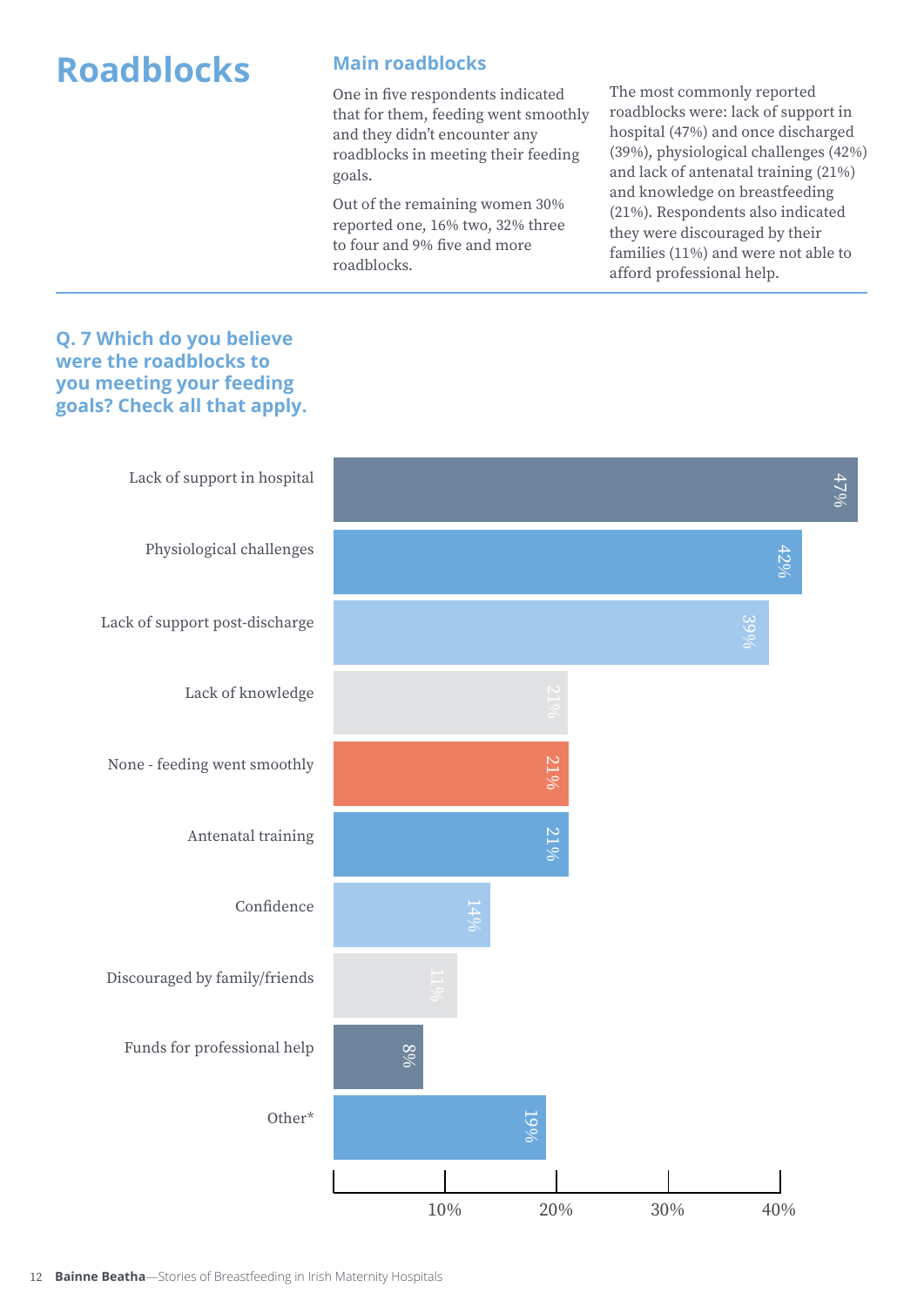# **Other roadblocks**

One in five also indicated they faced other roadblocks.

### Access to support

Difficulty accessing support, for some exacerbated by the COVID-19 crisis.

**"Lockdown and the difficulties in accessing supports as a new mother"** 

Clinical reasons

Clinical issues, such as low weight gain/ low sugar

### Information needs

Need for more information on breastfeeding both for themselves and staff, as some reported receiving inconsistent advice, late or missed diagnosis of tongue tie of feeling pressured to introduce formula.

**"I kept thinking I was doing it wrong because it was taking so long."** 

**"Unfortunately, I did not feel my public health nurse listened to what my goal was and was focusing only on numbers."**

Personal issues

Personal roadblocks, such as having to also juggle additional tasks, e.g. meeting the needs of older children, or dealing with the challenge of breastfeeding unsupported.

**"I had very limited family support so I could not recover my own strength enough for my supply to come in."**

Previous experience

Previous experience as an enabler of successful breastfeeding with their next child.

**"This is my second child so I had the knowledge and confidence."**

Source: Question 7 (see Appendix 1)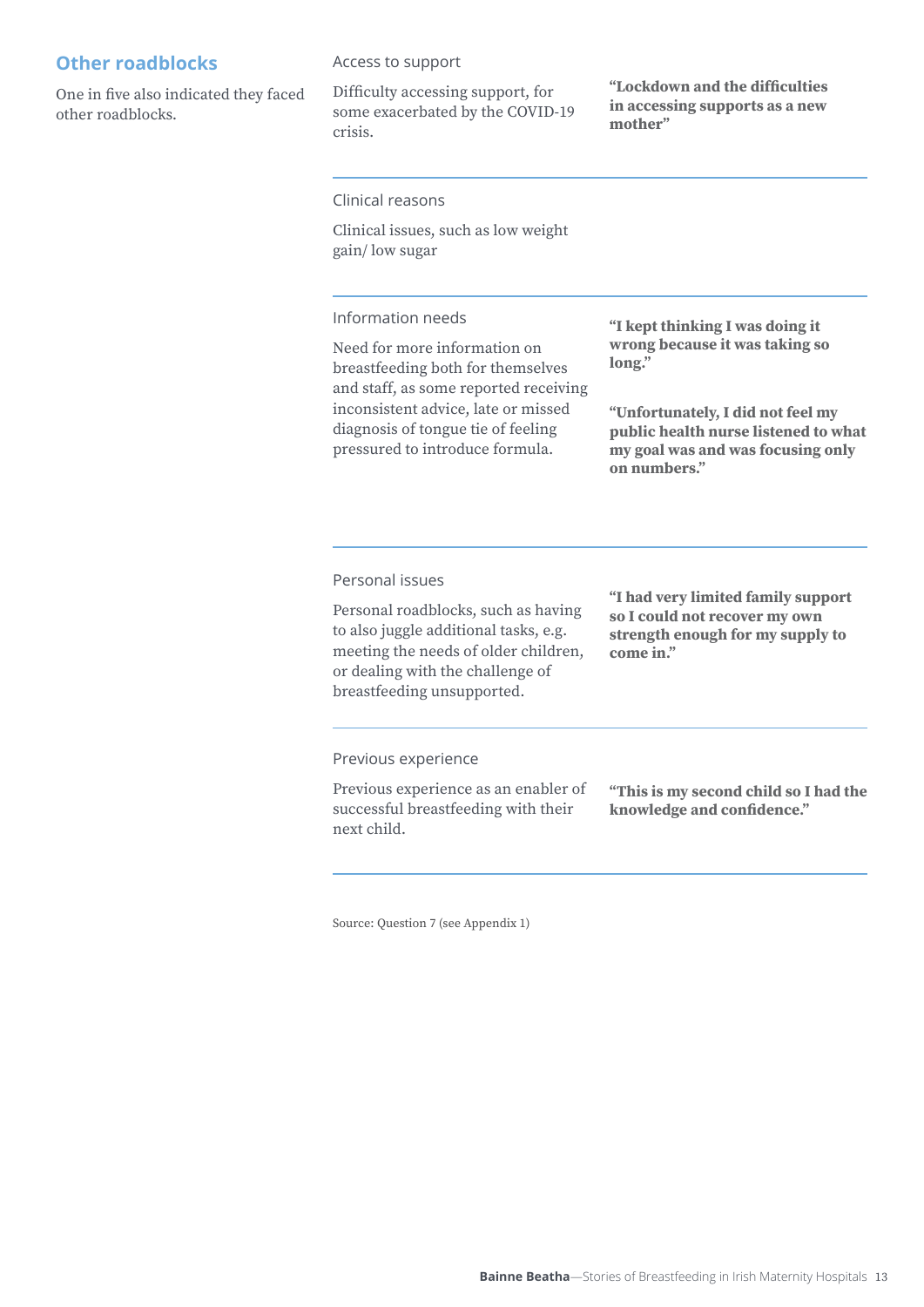# **Challenges**

## **Summary**

Just one in 10 mothers said that feeding went as planned. The remaining number of women each experienced an average of three challenges which affected their ability to feed.

Many encountered painful symptoms such as cracked nipples [39%], engorgement [21%] or mastitis [17%], while for some, their babies had tongue tie [28%], were too sleepy to feed or had issues with latch.

Number of challenges for those who reported any:

- 1 challenge: 24%
- 2 challenges: 19%
- 3-4 challenges: 36%
- 5+ challenges: 13.8%
- Average number of challenges: 2.9

Source for all data in 'Challenges': Question 8 (see Appendix 1)

## **Mother**



# **Baby**



# **Other**



tongue tie too sleepy to feed could not stay latched

could not latch

cracked nipples

overactive letdown

milk did not come through

engorgement

mastitis

flat nipples

low supply

emergency C-section other (e.g. nipple trauma, thrush, low blood sugars, reflux or allergy) complications

baby kept in ICU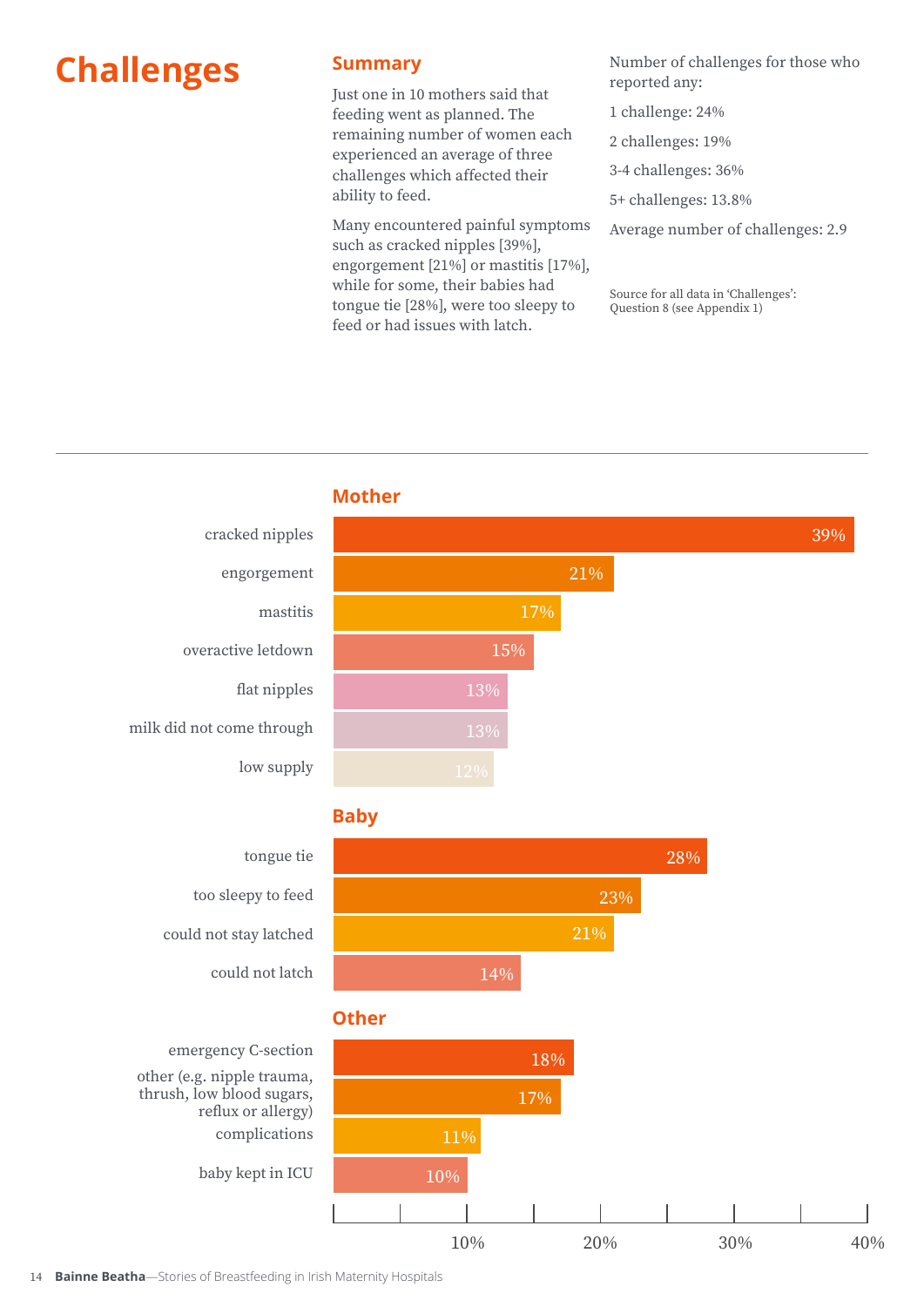Problems with latch

Responses noted issues with baby's latch as a challenge in establishing feeding.

Lack of confidence

Several women reported their 'awkwardness' or lacking in confidence when trying to breastfeed.

**Experiences Experiences Problems** with latch **"My oldest was a csection and I had a general for it so he was very sleepy but the midwife i had in recovery was amazing to help with him latch in his sleepy state."**

> **"General awkwardness of feeding to begin with, length of time to feed. Getting into right position and stopping baby from falling asleep."**

Midwife and IBCLC support

Some praised the midwives for helping them to get started.

**"Found it hard to get started as wasn't confident but the support from the midwives was amazing to get me started."** 

# **10% of women experienced no challenges with breastfeeding.**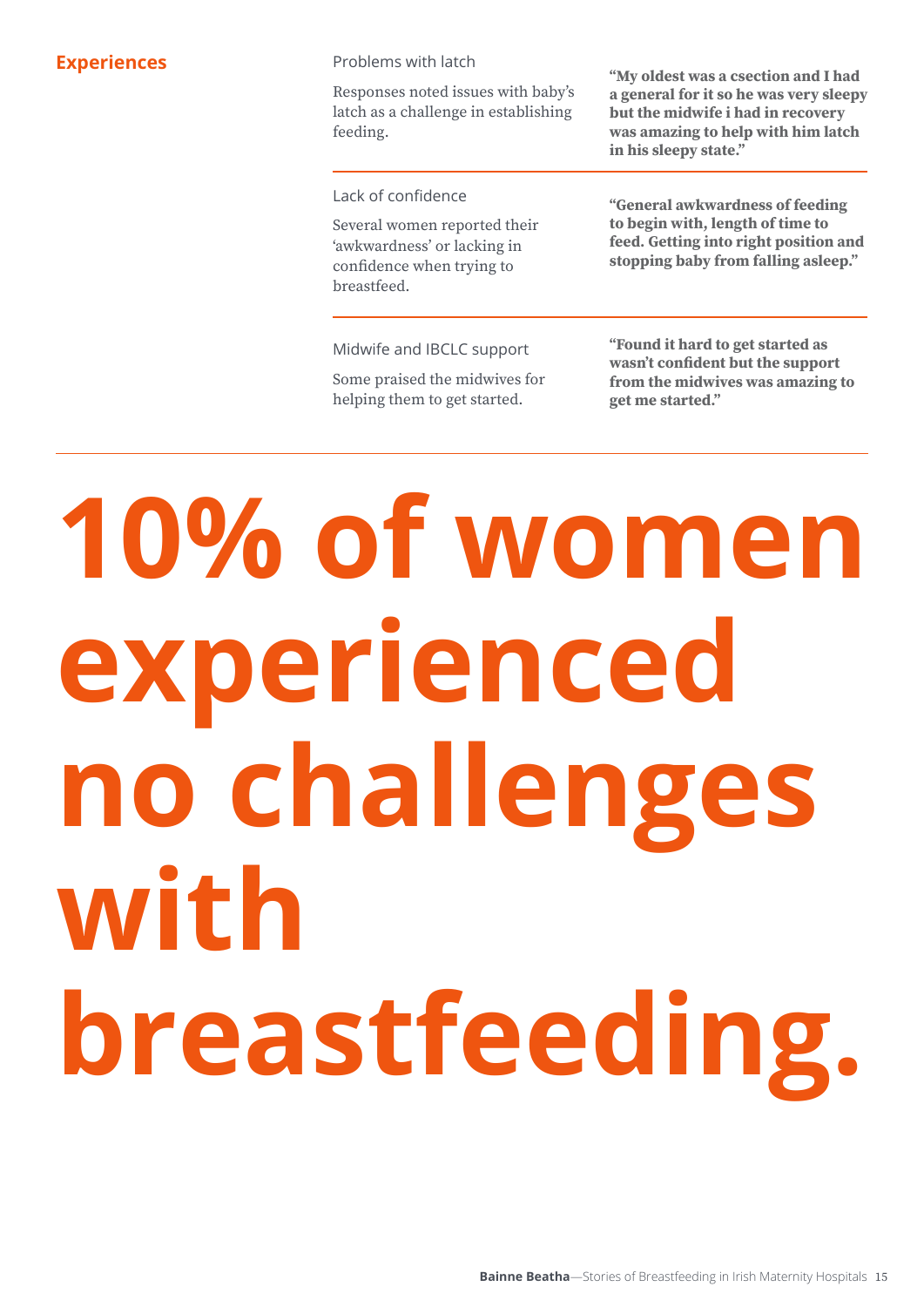# **Feeding assistance**

# **Summary**

Only 37% of mothers felt they were fully assisted in meeting their feeding goals in the hospital. Responses echoed previous reports.

# **One in four women reported lack of assistance in the hours post-delivery**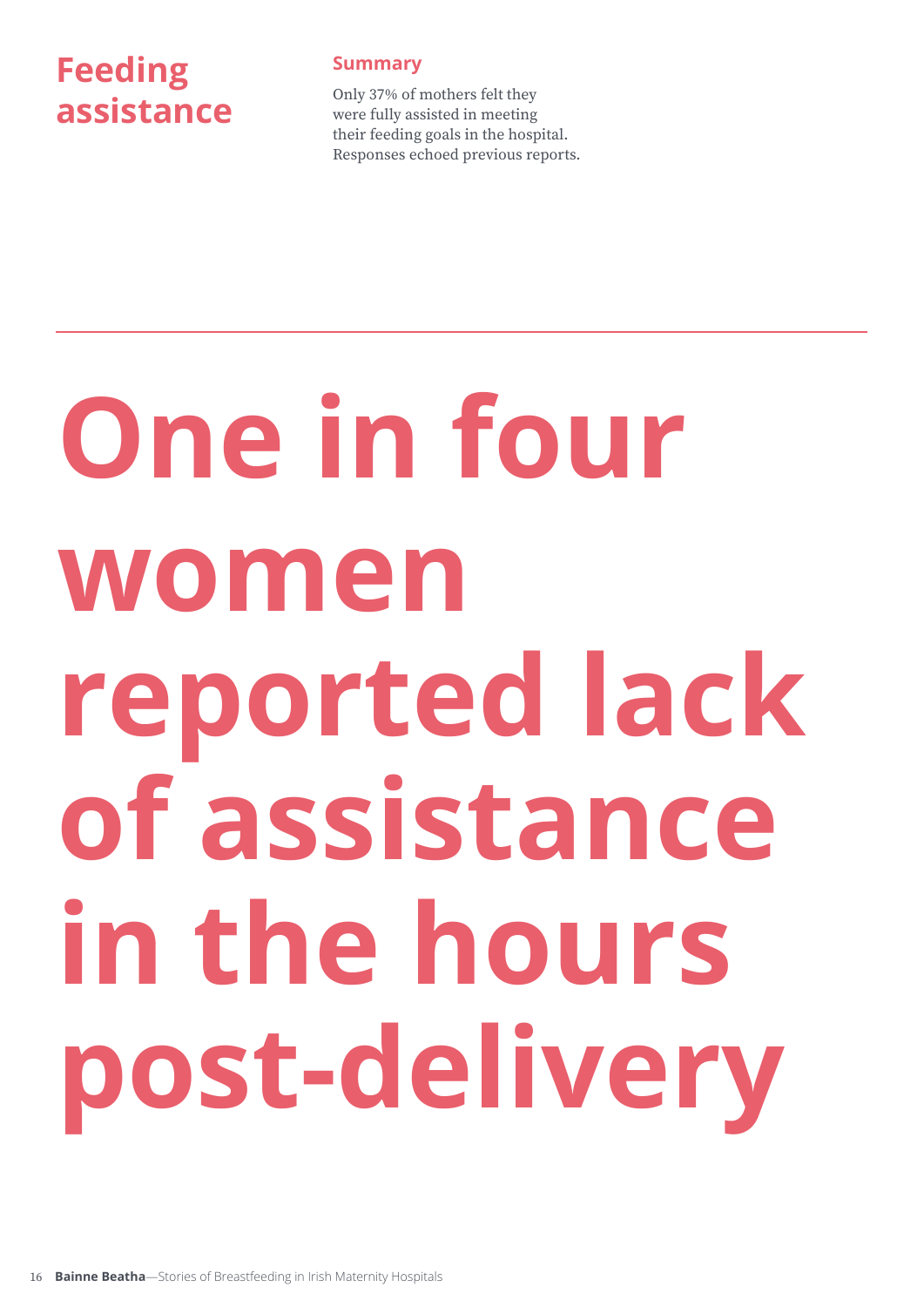# **Missed opportunities**

There were a number of missed opportunities in assisting women in hospital, with 20% reporting that the lack of support in hospital set them back significantly. One in five elaborated on their experience of feeding assistance in the hospital.

### Lack of breastfeeding support available

# **Over a third**

of women said midwives were too busy to assist

### **Area Data Experiences**

**"Midwives helped with latch but didn't have time to teach me to do it**  myself"

Insufficient breastfeeding knowledge from hospital staff and inconsistent breastfeeding knowledge of hospital staff

# **29% of women**

were given conflicting information

**"I was advised to take my baby off the breast when he was feeding as he was 'just using me as a soother' by more than one hospital staff member"**

**"All of the midwives said different things which was really hard to filter through as a new mother"**

Assistance involved pressure from hospital staff to supplement with formula and lack of informed consent

# **One in three**

women were encouraged to introduce formula despite their wishes to breastfeed

**"Said baby was "starving" when the doctor literally took him off my breast"**

**"My baby was given formula against my explicit instructions"**

Source: Question 9 (see Appendix 1)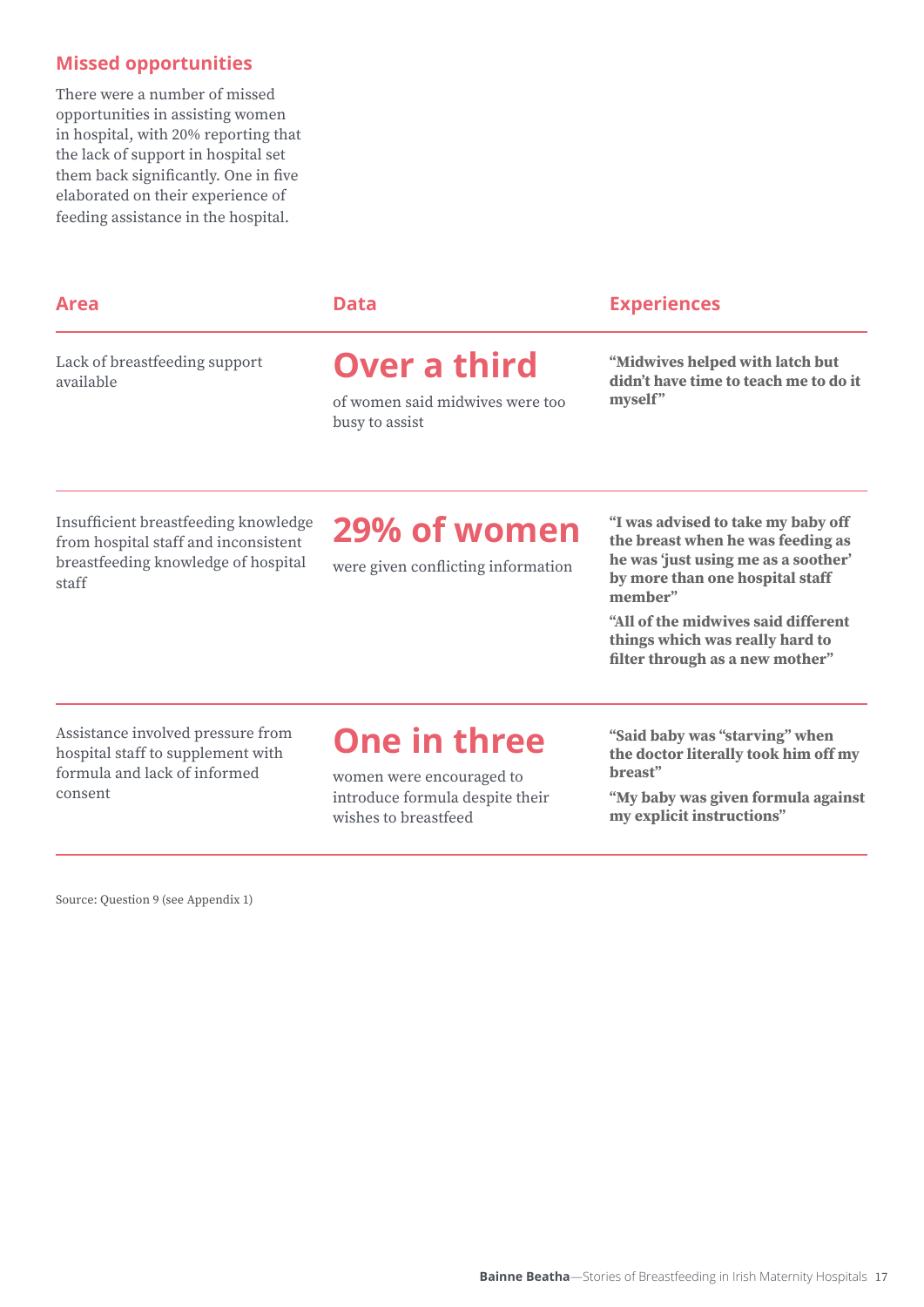# **Staff attitudes**

# **Summary**

When asked about the impression of the staff's attitude to breastfeeding, vast majority felt the staff were probreastfeeding, but didn't have the time or resources to promote it, with some indicating staff were a mix of pro and anti breastfeeding.

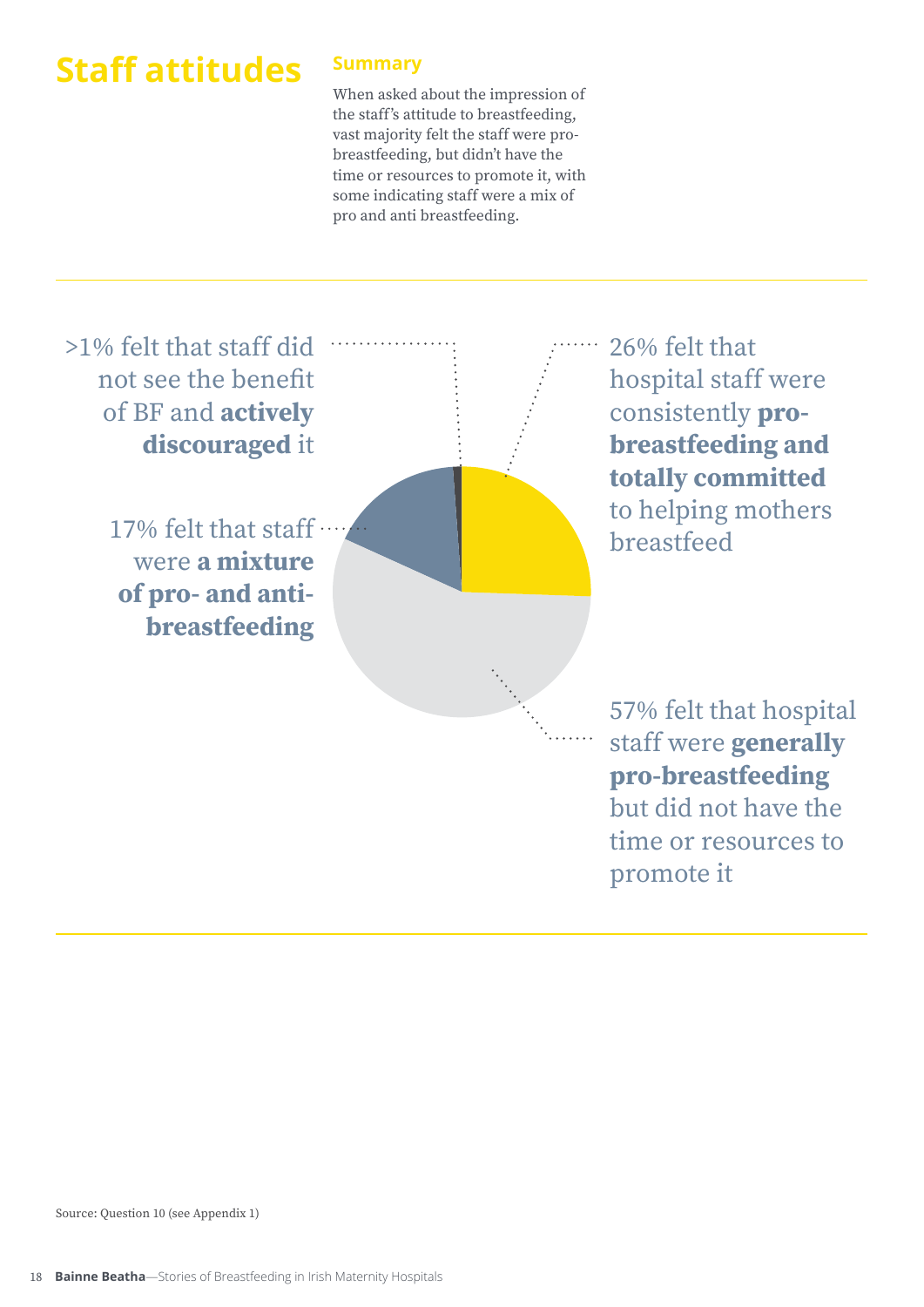# **Experiences**

Some women provided additional comments with a full spectrum of impressions, from fully supportive of breastfeeding and/or mother's wishes, indifferent, discouraging or pro-breast milk, rather than probreastfeeding. They felt there was a disconnect between recommending breastfeeding and investing time and effort in helping getting it right.

**"I felt breastfeeding was seen as good but staff were more concerned with ticking boxes numbers percentages etc rather than encouraging breastfeeding. Breastfeeding can be hard at the beginning but you need a lot of support and Irish maternity hospitals are not set up for this."**

They felt that some staff preferred the convenience of formula as evidenced by the formula trolley.

**"Most were pro. The ones against it were only against it because it saved them the hassle; They just walked around handing out formula."**

Finally, some highlighted the support they received after release from hospital, e.g from the Domino midwives.

**"I was under the domino scheme and found the postnatal staff in the hospital didn't have the time to address the issues. After early release the home midwives visits were excellent in establishing my confidence in breastfeeding."**

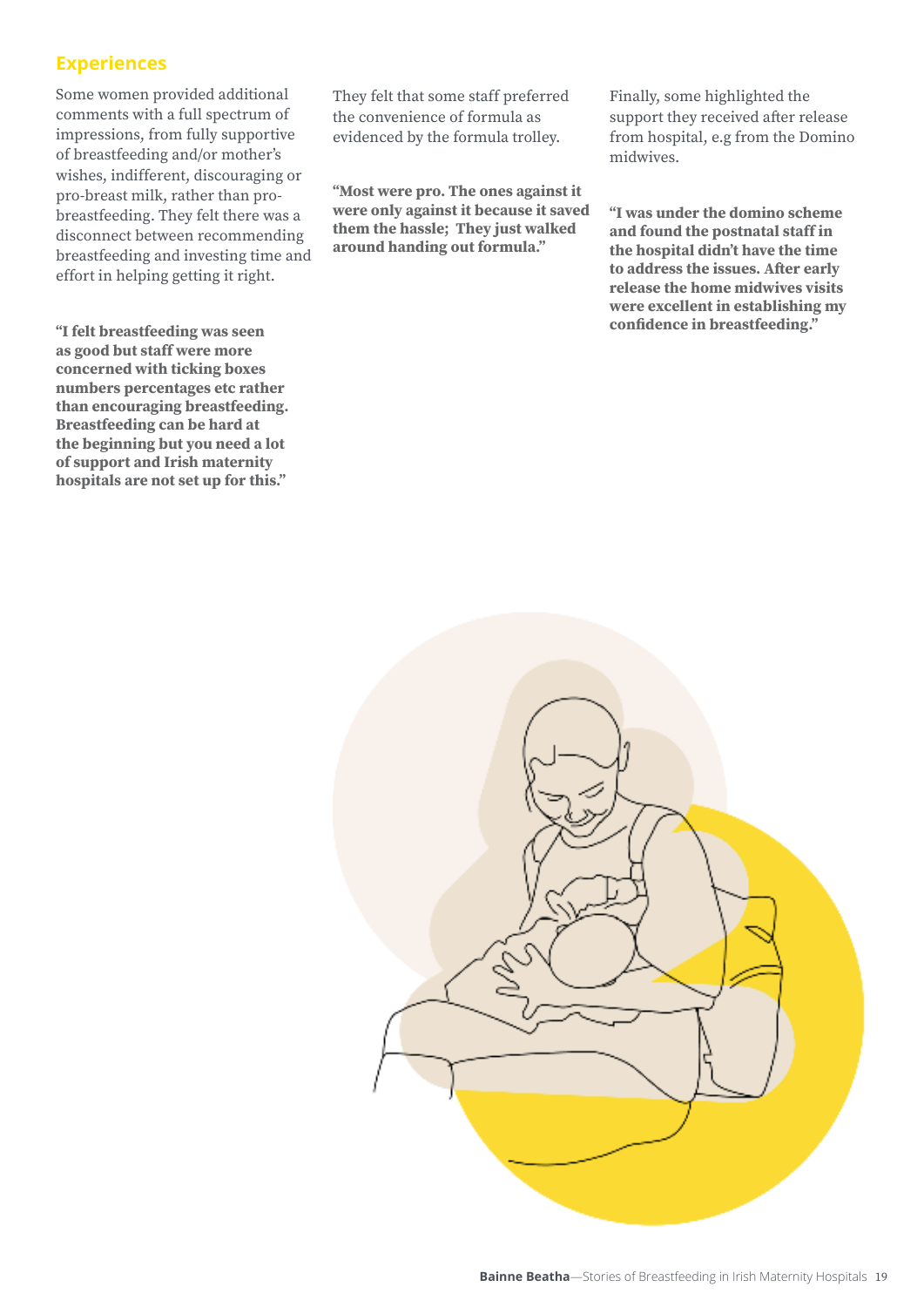# **Care after birth**

When asked whether the care received after their baby's birth during hospital stay helped or hindered meeting their feeding goals less than a half of mothers described the care they received as helpful [46%].

The rest felt it made no difference [29%] or hindered them from meeting their feeding goals [25%].

29% felt the care they received **neither helped nor hindered**

25% felt the care they received after their baby's birth **hindered** their feeding goals



46% felt the care they received after their baby's birth **helped** their feeding goals

Source: Question 11 (see Appendix 1)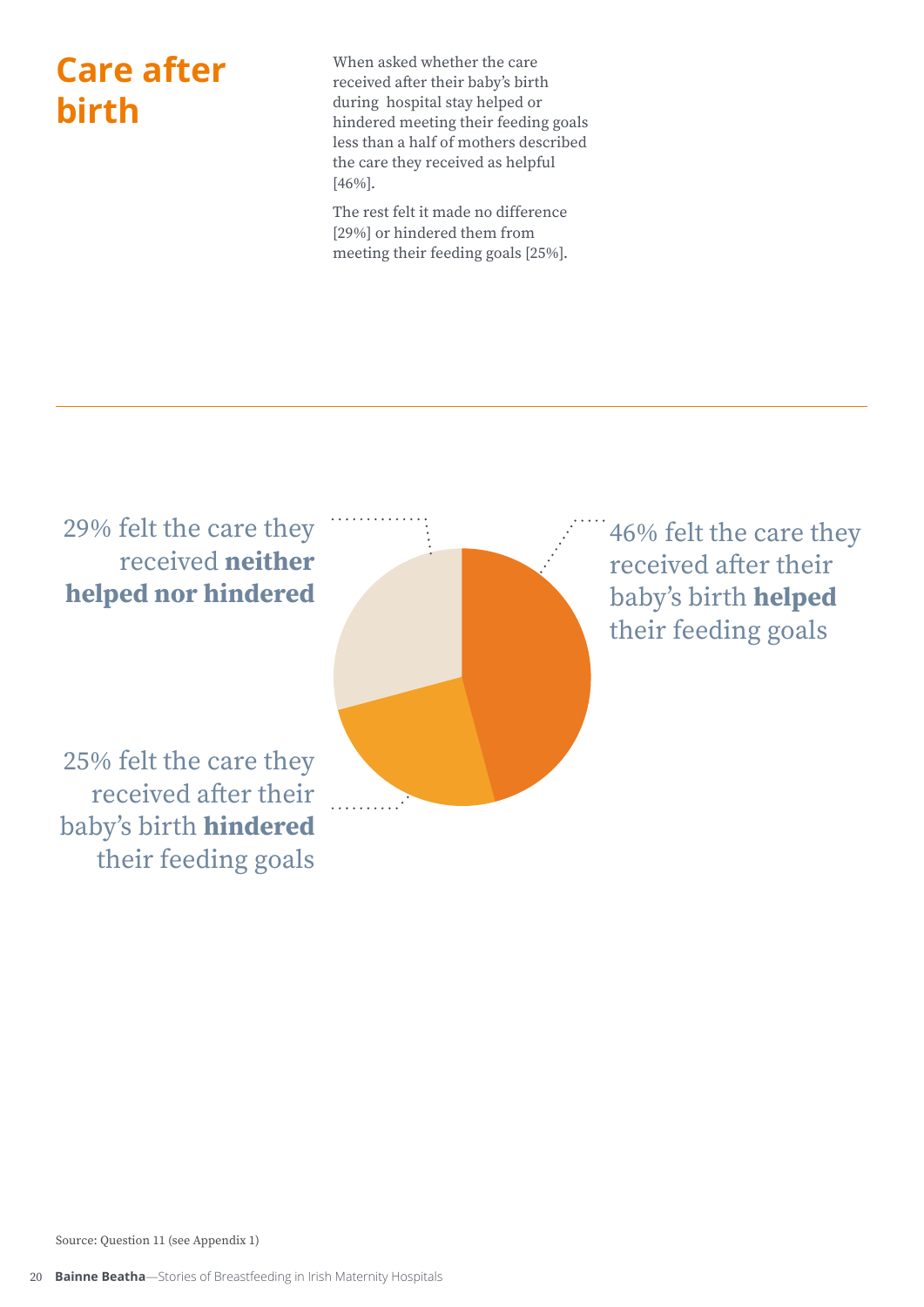# **Meeting goals**

# **Summary**

One in four mothers reached their feeding goals at the hospital and did not require any further support with breastfeeding after discharge. For the rest of mothers, the most common support systems reported were breastfeeding support groups [43%], friends and family [34%], the public health nurse [30%] and online community [28%].

**"If it hadn't been for my best friend who was very pro feeding I would not have lasted more than 3 days."**

**"I received great support from a PHN and a local breastfeeding support group which helped me to combination feed for as long as I did but ultimately I didn't meet my goal of exclusively breastfeeding."**

Some women experienced a delay in receiving appropriate support and almost one in ten women reported that they never received the support they needed.

**"It was 8 months before I got tongue tie and supply issues recognised and managed."**

# **Paid-for support**

39% of women required the assistance of a private lactation consultant

**"[I got support from the] Lactation consultant though PHN again only when I pushed to see her second time around i knew how to find her and made apt myself."**

**"The lactation consultant from my home country and later on the PHN that referred me to the dietitian who was 100% supportive about breastfeeding."**

# **Other supports**

Other sources of support included tongue tie consultants, the home birth service, domino midwives*,*  nurses/midwives through private health insurance, dietician, baby clinic, and buddy system from 'Friends of Breastfeeding'.

**"Some midwives in the hospital were incredibly helpful particularly on domino scheme."**

# **Delayed support**



**60%** of women sought help with breastfeeding privately, spending an average of **€440**.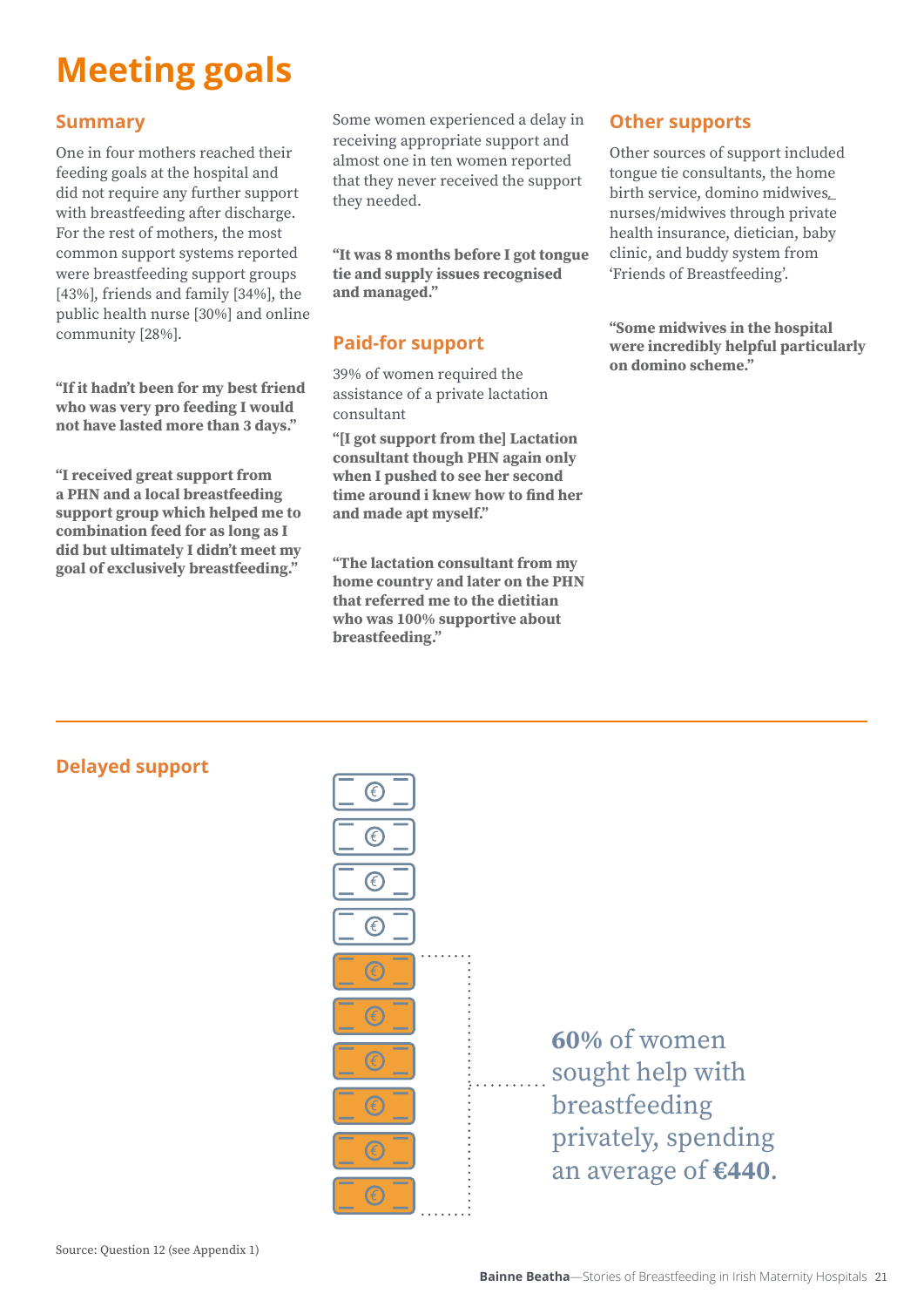# **Preparation Learning about feeding**

Prior to their baby's birth, most mothers learned about various approaches to feeding from multiple sources, such as family and friends [52%], books and pamphlets [39%], online sources [39%] and social media [16%].

In terms of information received from healthcare professionals, just over half learned about feeding approaches during antenatal classes [59%] and only very few got information from their GPs [6%].

One in ten sought information elsewhere, such as from private IBCLC trained lactation consultant and voluntary organisations [Cuidiu and La Leche League].

# **Antenatal classes**

When further asked about how informative were the classes about feeding, only quarter of mothers found the classes as informative [24%].

One in ten women described their antenatal classes as very informative regarding feeding.

# **Q. 14 Where did you learn about feeding prior to baby's birth?**



# **Q. 15 How informative were your antenatal classes about feeding?**



not informative at all not very informative neither informative or uninformative somewhat informative very informative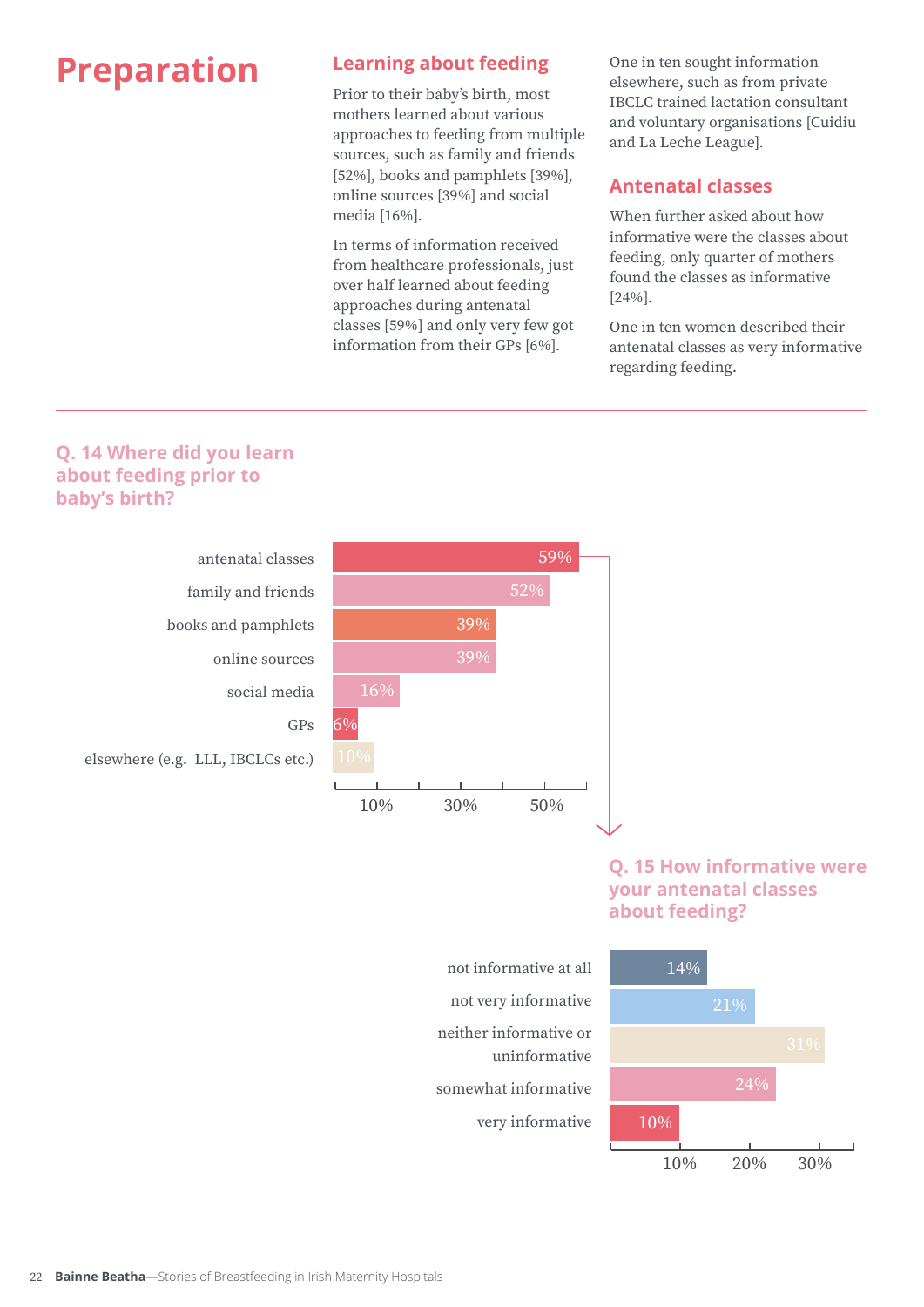# **What you wished you'd known**

Mothers felt that before their baby was born it would have been helpful if they had more information on feeding, the role of support and the emotions entangled with feeding.

### Feeding

When it comes to information on feeding, mothers felt that knowing more about things such as correct latch, tongue tie, positioning, how to hand express etc. and that breastfeeding can play a bigger role than just nutrition would have been beneficial.

They also wished they were better informed about potential challenges that can occur when breastfeeding and that it isn't always easy. They also felt more information and discussion on combination/formula feeding would have been helpful.

**"The realities of how challenging it can be."**

**"Breastfeeding is a skill to learn and it's not always natural."**

**"That it shouldn't have been all or nothing. More support and information should be given about combination and formula feeding."** 

### Support

In terms of support, they wished they were made aware how important familial support is when planning on breastfeeding. They also wished they knew more about the supports available through various professionals and support organisations, and that there may not be the required support available in hospital.

**"Breastfeeding is a journey that can require a lot of effort. If you don't have support from health services and family, it can be very difficult. In my opinion breastfeeding support in maternity hospitals is very poor. It doesn't seem to be a priority."**

### Emotions

Finally, they wished they were better prepared for the emotions entangled with feeding and issues with breastfeeding. They wished they had more self-confidence with regards to feeding and that while breastfeeding is hard, it is worth it in the end. They also wished they were assured that it's ok if breastfeeding doesn't work and baby ends up formula fed.

**"I wish I had known to trust my gut as a new mother more when it came to feeding; I thought it was just me. ... I thought I was failing because it wasn't happening naturally; The guilt factor if you can't meet your feeding goals is enormous and very emotional. Sense of failure is immense and traumatic in itself."**

**"That it's hard. In so many unknown ways. But that it's beyond wonderful and worth the effort [within reasonable sanity]."**

**"I wish I had known that Fed is Best, not just breastfed... That there is not actually always a solution for every breastfeeding problem. Sometimes it just does not work out and you have to feed your baby in the best way available to you and not feel bad about it."**



**21% felt a lack of antenatal training was a roadblock in meeting their feeding goals**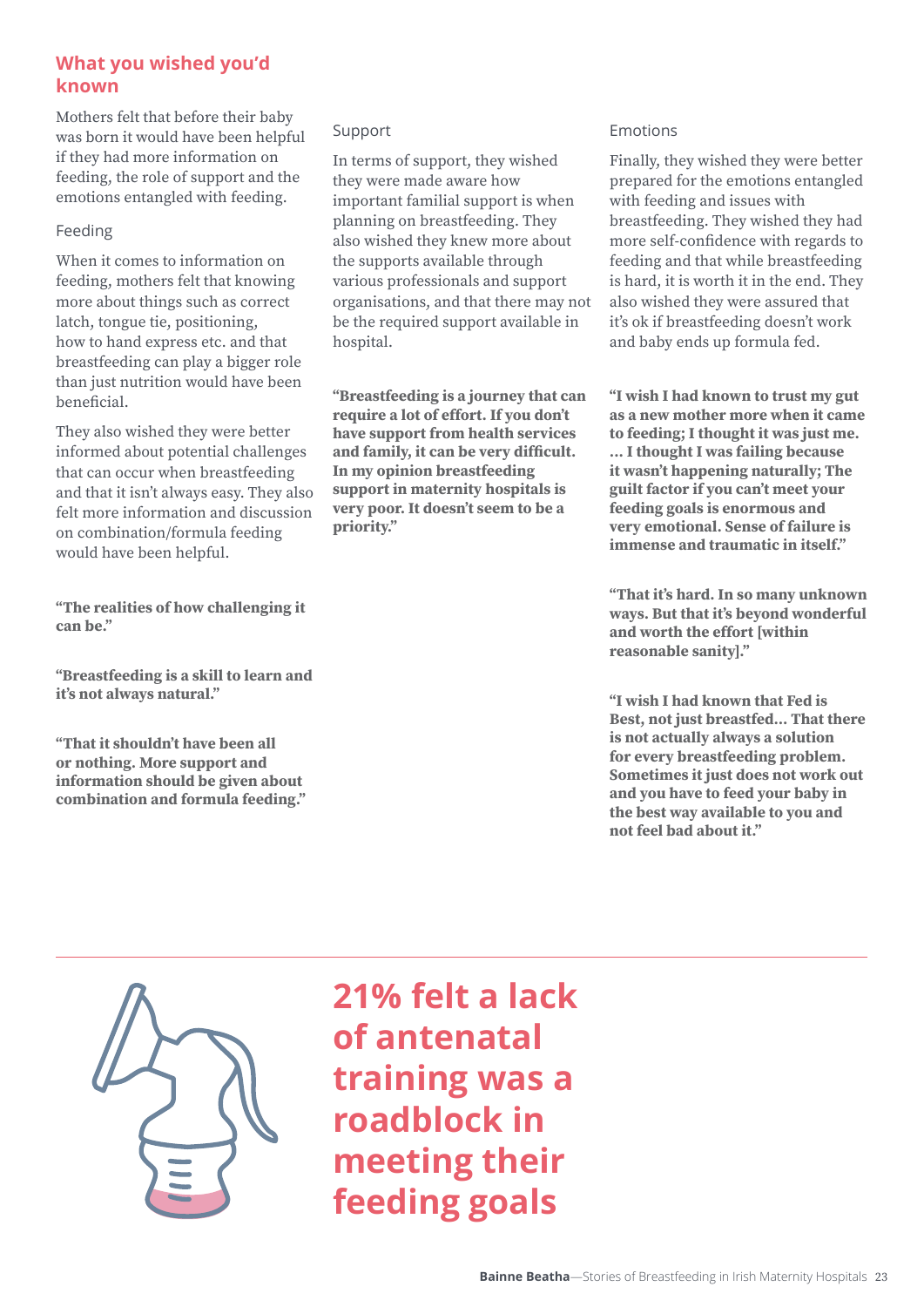# **Improving supports**

### **Summary**

When asked about some ways that feeding support can be improved, the responses indicated multiple areas for improvement, predominantly relating to having access to specialist lactation support before, during and after birth.

## **Q17 What are some ways you believe that feeding support can be improved**



Antenatal class preparation for challenges

 Intensive feeding support in the hours after the baby's birth

Buddy system

 Midwives training in best feeding practice

No discharge from lactaction service until mother is confident in feeding

 A pro-breastfeeding culture among hospital staff

Displaying pre-birth feeding plan on chart

 Feeding plan adhered to from birth by staff

Other

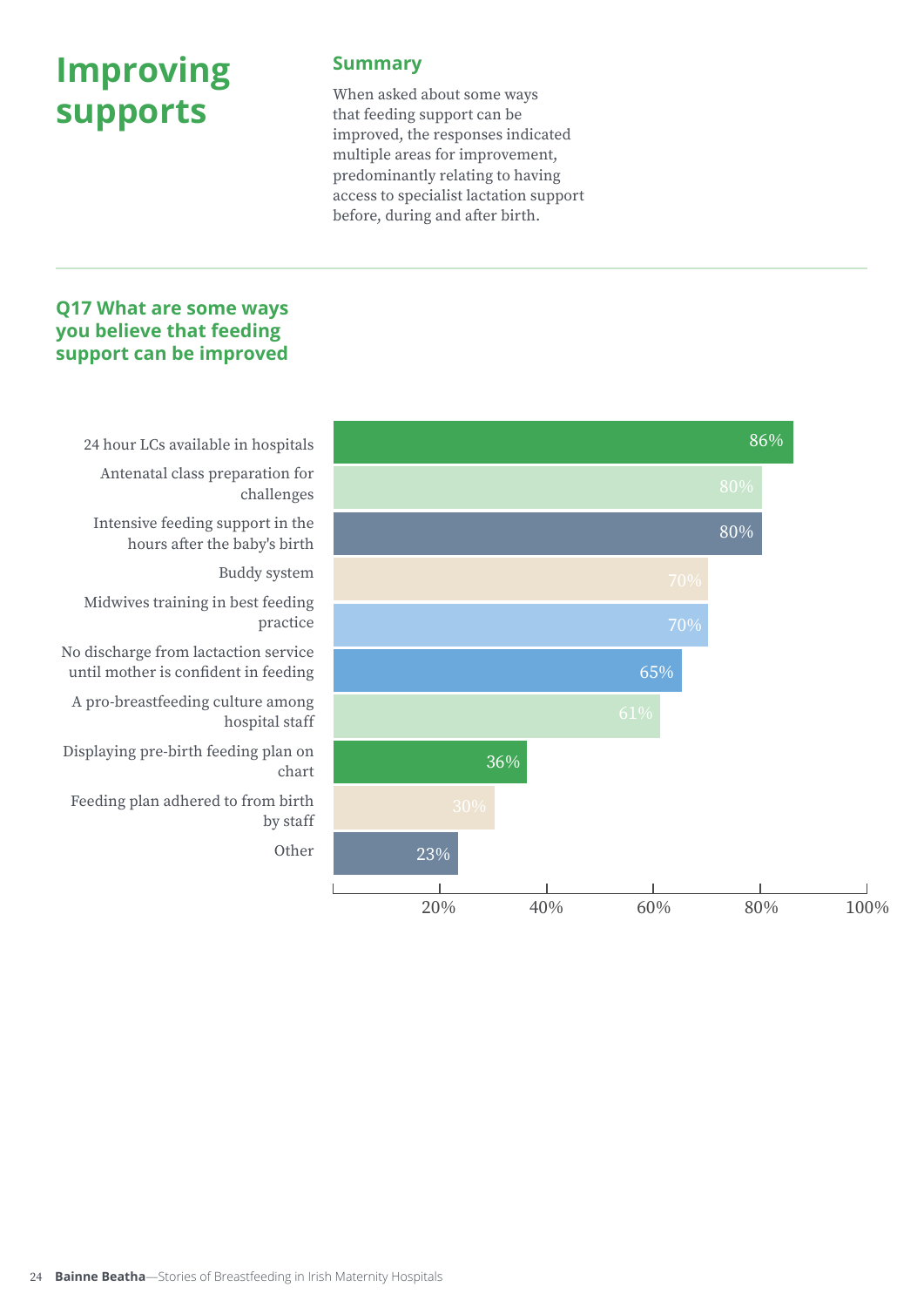# **IBCLC support post-birth**

The most commonly proposed improvements were:

Having lactation consultants available in maternity hospitals twenty four hours a day [86%].

**"The lack of access to a lactation consultant because I gave birth at the weekend started me off on absolute hell of a journey, tears, bleeding and exhaustion and baby not meeting weight target."**

Intensive feeding support in the hours after the baby's birth [78%].

**"I asked to see a lactation consultant after birth and was told they were all lactation consultants. Left to my own devices with a very hungry baby. Isolating and lonely experience."**

That mothers should not being discharged from lactation service until they are confident in feeding [65%], with an improved postpartum support and follow up.

**"Dedicated LC PHN in the community who could take over from the hospital staff once satisfactory feeding commenced."**

# **Midwife training**

Mothers felt that it would be beneficial if midwives regularly received up to date training in best feeding practice [70%] and if there was a culture of highly valuing and promoting breastfeeding among hospital staff [61%].

**"I faced the most challenges from the baby nurses in ICU who were reluctant to allow me to breastfeed as they wouldn't know how much milk my baby was getting"**

**"There should be standard operating procedures developed through use of evidence based poor latch, sore nipples etc. - this ensures consistency."**

# **Antenatal training**

Most felt that more in depth antenatal breastfeeding training which adequately prepares mothers for the realities and challenges of breastfeeding [80%] would be beneficial.

**"The amount of women who think it's 'just them' and they give up is so sad. It is normal to find it challenging and there are solutions to most issues."**

## **Peer support**

Many indicated that greater peer support such as buddy system to connect new mothers with more experienced local breastfeeding mothers [70%] could be helpful.

# **Promoting breastfeeding**

Several discussed the importance of advertising and the promotion of breastfeeding .

**"Education and normalisation of breastfeeding is needed in this country. Before I even got pregnant I knew I would breastfeed and there was never a doubt in my mind but I'm Swedish and in Sweden everyone openly breastfeeds and there is no issue."**

This included ceasing the promotion of formula in hospital.

**"Stop the formula trolleys"**

The wider societal setting was also mentioned.

**"Advertising promoting breastfeeding on radio and tv. Need to normalise breastfeeding. Talk about the risks of bottle feeding rather than the benefit of breastfeeding. Wording and message wrong and panders to formula companies."**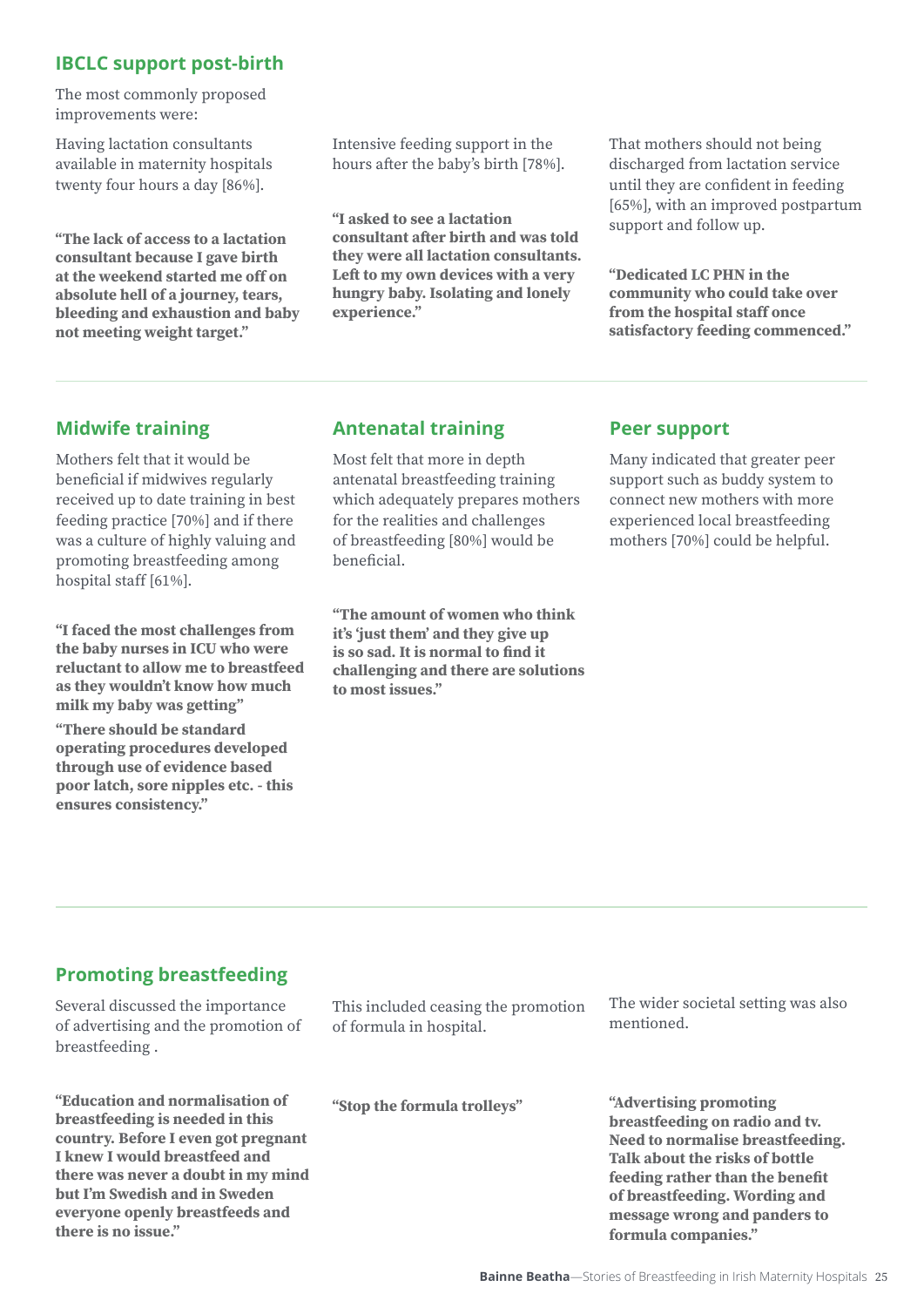# **Changes Summary**

Respondents were asked to offer further comments; the following five themes surfaced in the responses.

### **Support**

Participants spoke about the need for early, tangible, holistic, ongoing, specialised support throughout the whole breastfeeding journey, whether it is access to lactation specialists, support groups within the first hours of birth or at a later stage, as summarised by the following response captured by the questionnaire: "No mother should be sent home unable to feed her baby".

The impact of support (or lack thereof ) was highlighted by in many experiences.

**"Without the support I got I think I would have struggled after being discharged but that extra attention and support helped so much that I found it very smooth once home."** 

The responses also noted the importance of support for all mothers, not just those that are breastfeeding.

**"Most new mothers groups are breastfeeding groups and this excludes a large cohort of women who may in fact be more vulnerable given their experiences."** 

**"No mother should be sent home unable to feed her baby"**

Source: Question 18 (see Appendix 1)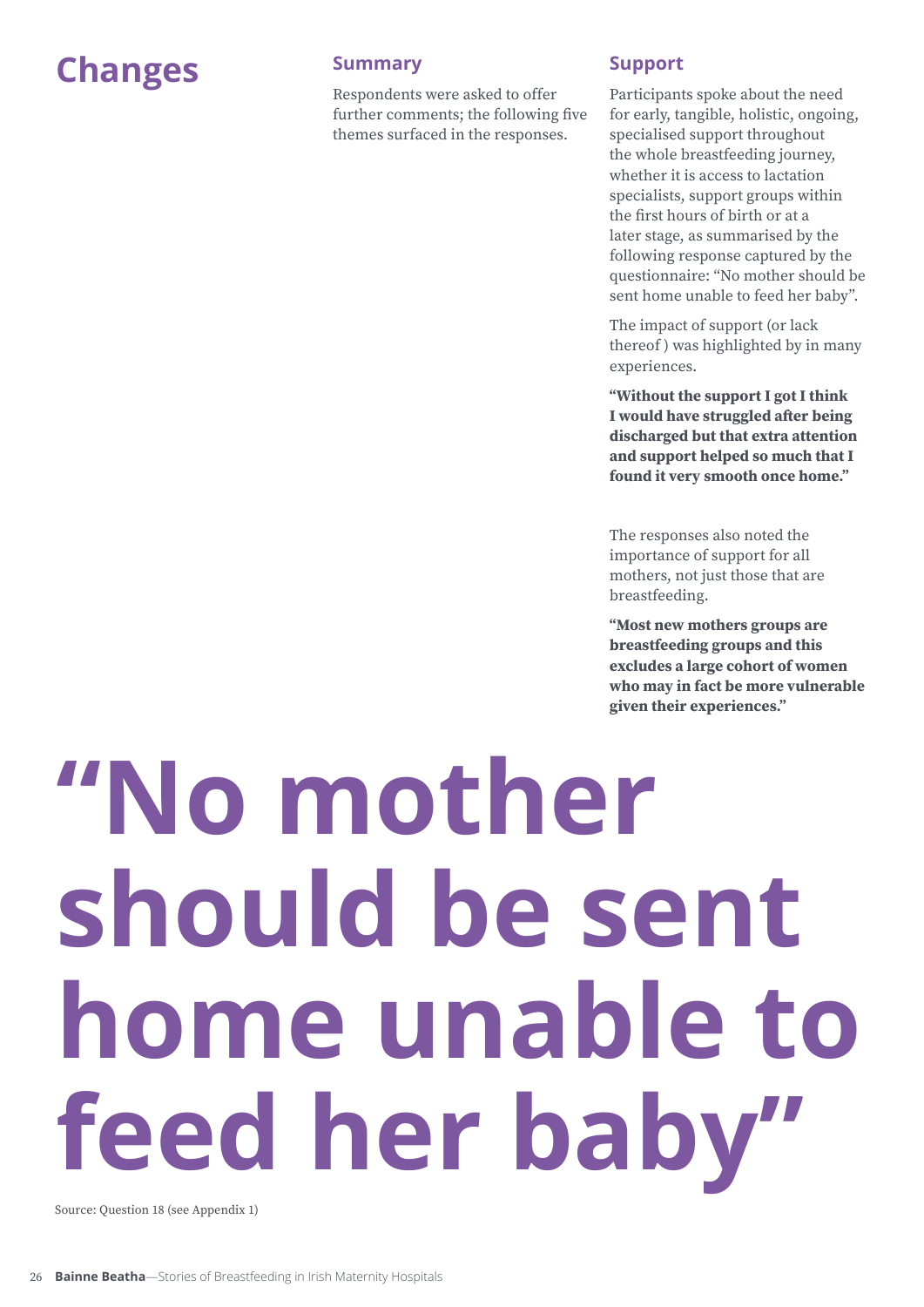### **Societal awareness**

The need to normalise, educate and support breastfeeding in wider societal setting was noted in more general comments, as well as practical suggestions:

**"National awareness through advertising and an education to young people. Creating more visibility around breastfeeding in the maternity hospitals."**

**"Increased funding towards promoting breastfeeding or at the very least, tax relief for breastfeeding-related expenses."**

# **Hospital Staff**

When it comes to hospital staff, participants spoke about staffing shortages resulting in not getting the necessary support from midwives and lactation specialist.

**"It's very obvious that the main problem is staffing levels in hospital. I have no doubt that any of the midwives would love to have more time to spend with each mother to make sure they were comfortable with feeding but the ratio of staff to patient seemed insane when I was there."**

**"The lack of access to a lactation consultant because I gave birth at the weekend started me off on absolute hell of a journey, tears, bleeding and exhaustion and baby not meeting weight target… Then the LC helped me and I managed better after that. That was 4 weeks too late."**

Participants felt that there is a need for continuous staff training to ensure the information they provide is up to date.

**"I got mixed advice from midwifes in the hospital about feeding and ended up YouTubing videos about getting a deeper latch as my nipples were already bleeding 12 hours after the birth the midwife I asked about it said it was normal to be sore and bleeding."**

Additionally, participants highlighted the need for a culture change to reduce paternalistic approach and instead to trust and support women in their choices.

**"New mothers shouldn't need an advocate to defend their intention to breastfeed, fending off formula or conflicting advice from the 'experts' when they are exhausted and post partum in the middle of their baby's first night."**

## **Training for parents**

Participants called for more information about realities, challenges and benefits of breastfeeding in the prenatal classes, early after birth, as well as further down the line.

**"We need to more information and education for mothers intending to breastfeed so they have the confidence and skills they need."**

**"New mums need more education re feeding. It's as if you're just supposed to know after someone checks the latch once and then off with you."**

**"More long term knowledge given at classes on the longer term journey of feeding."**

Participants also felt that there should be more education on formula/ combi feeding

**"More info on combi feeding needs to available. Decision not to breastfeed needs support as much as breastfeeding. The psychological or mental health impact of breastfeeding is huge for many mums and is neglected."**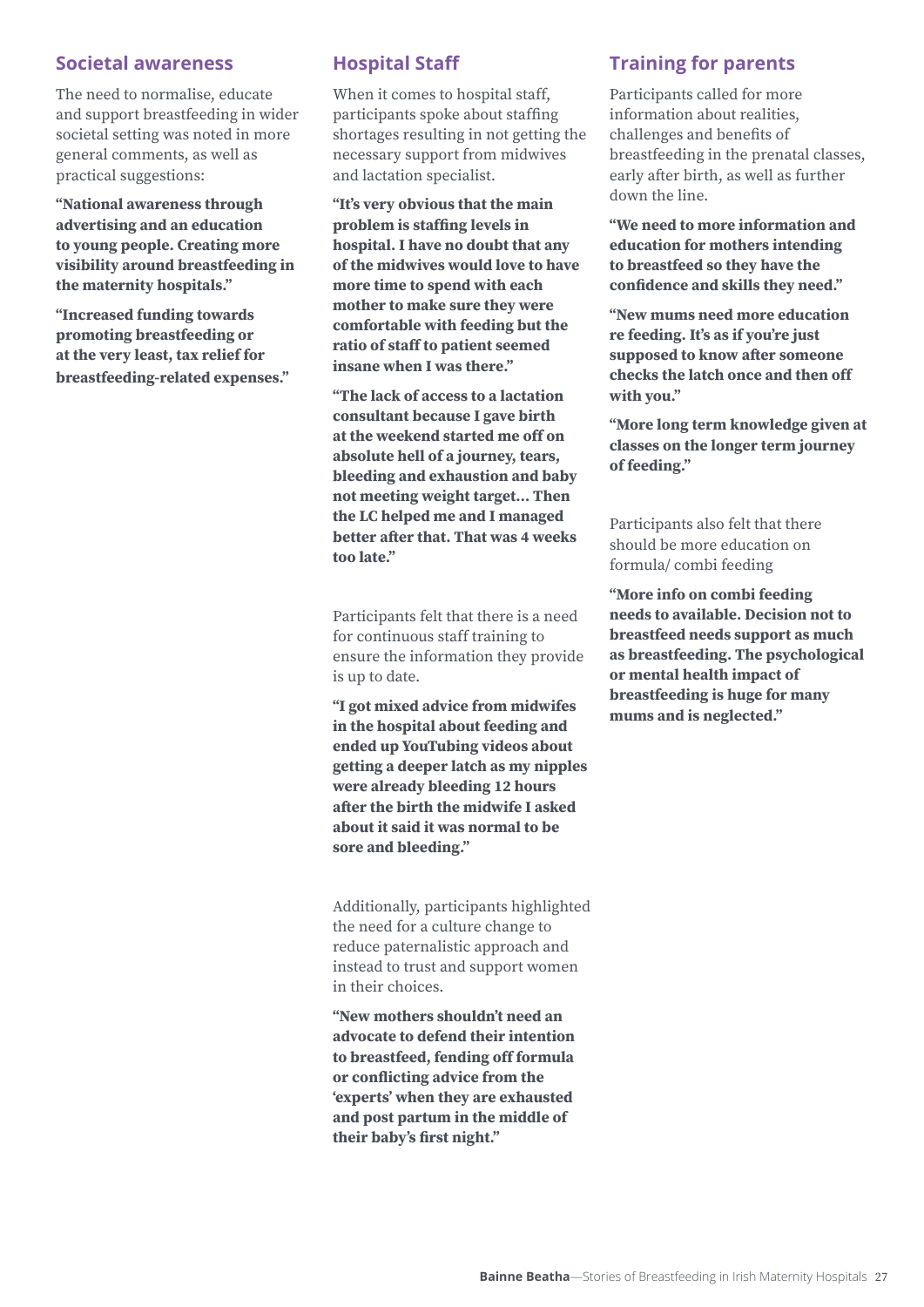# **Changes contd.**

### **Experiences**

In their responses, many participants highlighted their experiences of breastfeeding support they received in hospital. For many, these were positive experiences, however many spoke of experiences of lack of compassion, lack of support, and trauma resulting from their experience of breastfeeding issues in hospital.

**"Midwives were amazing and supportive and noticed if you were having bother and stepped into help."**

**"I was asked to keep it down, as I couldn't control my babies screaming in the hospital, though I hadn't slept in days due to his feeding difficulties despite being latched most of that time. When I was most in need of help, I was asked to keep it down."**

**"I had c section and was offered little help with breastfeeding despite asking for assistance and raising my concerns about how sore it was on numerous times. I asked for help and was either ignored or it felt like I was a burden on staff."**

**"I would be too afraid now after the last time to try to exclusively breastfeed another child if I have one."**

**"They were focusing on her weight and were horrible about it. The** 

**LC wouldn't let me feed her once and made me pump so she could measure it and did this with the curtains open and the man opposite visiting his wife was looking. It was awful and so degrading."**

Participants also spoke of the quick fix supports experienced in the hospital, such as pumping, and the pressure to introduce formula.

**"There's over reliance on pumping in the hospital as a technical quick fix. Setting up triple feeding as the norm is not sustainable for new parents."**

**"Formula should not be offered unless requested. They don't give you free nappies, so why free formula?".**

Many spoke about meeting feeding goals through sheer selfdetermination and with financial expense.

**"Had I not sought out help myself I would not have been able to continue breastfeeding for more than a few weeks."**

**"I needed lots of money to provide the support. If I wasn't financially comfortable there is zero chance my breastfeeding journey would have lasted beyond the first 24hrs."**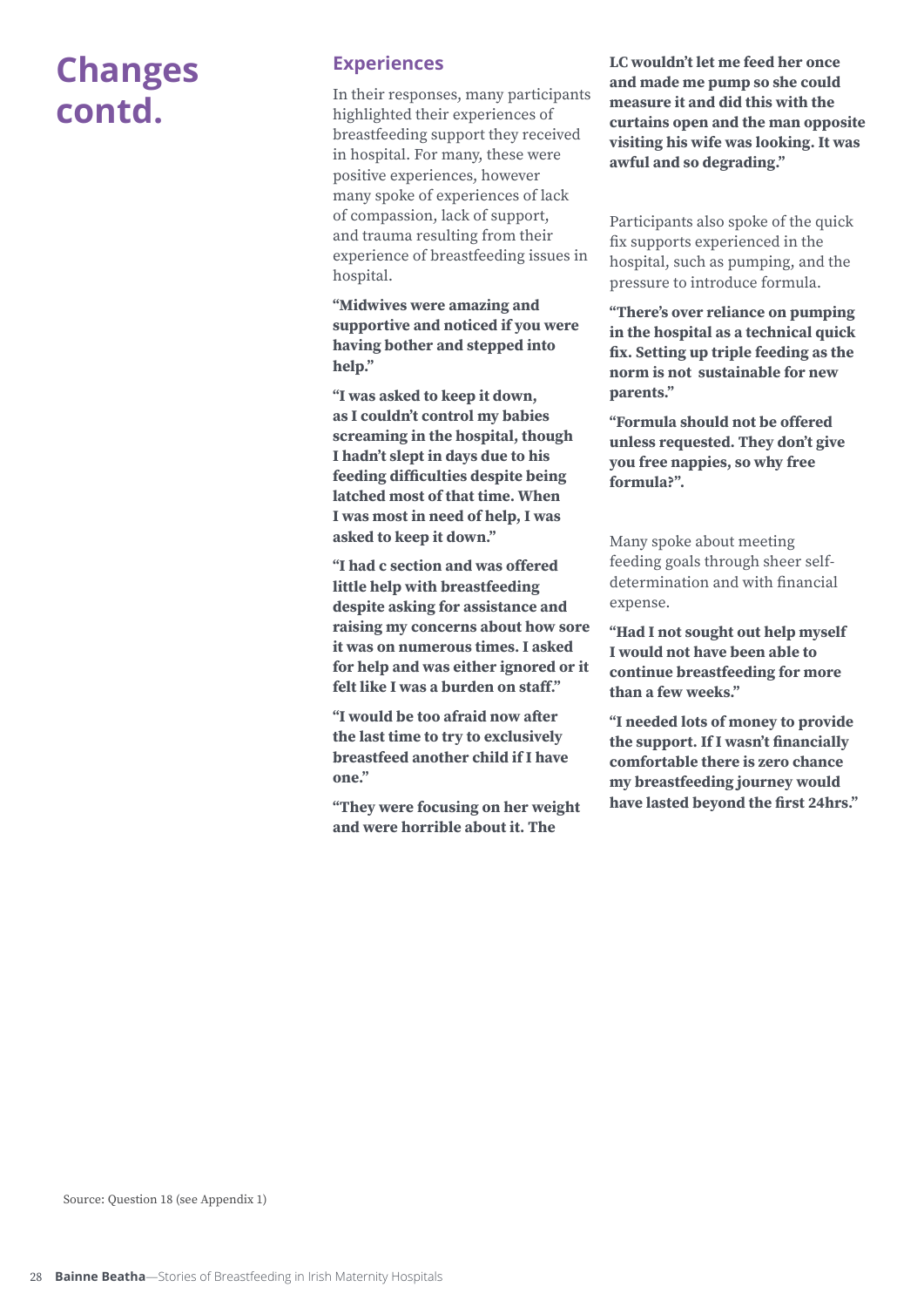# **The emotional side of breastfeeding**

Finally, participants spoke about the emotional impact of breastfeeding, and the feelings of grief when feeding isn't going well.

**"Breastfeeding is extremely challenging for many mothers and if no support is provided, it can take a huge toll on their self esteem as it did for me."**

**"It's a horrific process if it doesn't work out for you."; "Those who can't breastfeed often go through a form of grieving for this missed aspect of motherhood and they need support too."**

Many felt that feeding is entangled with a lot of feelings and judgement and that parents should be supported in their choices, no matter what they are.

**"I experienced negativity towards bottle feeding and an overwhelming push to breastfeed mostly from other mothers."**

**"There should be a no judgement approach. Support everyone's choice, and if breastfeeding doesn't work out, that's ok too."**



# **"Midwives were amazing and supportive and noticed if you were having bother and stepped in to help."**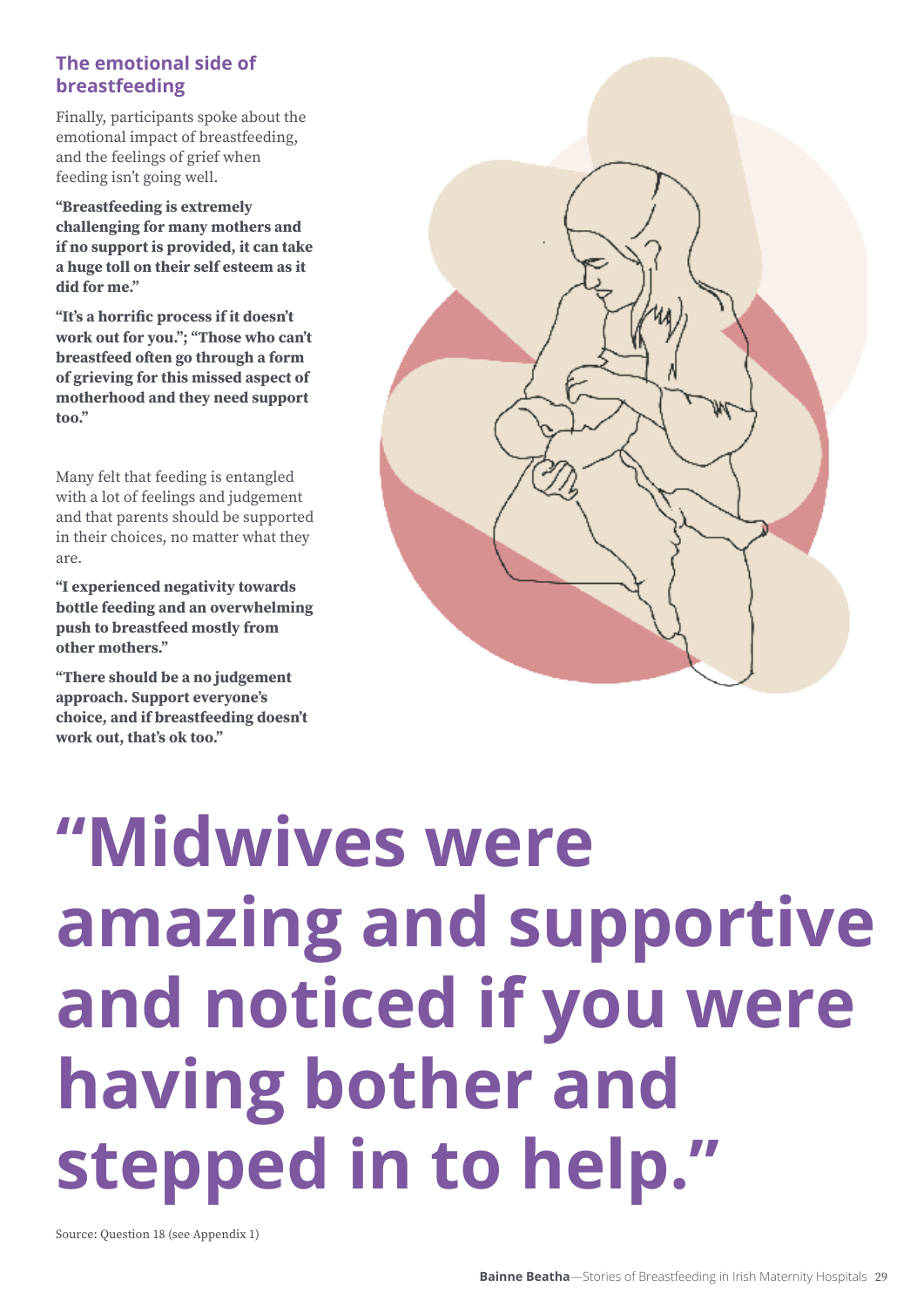# **Bibliography, references**

Hemmingway, A., Fisher, D., Berkery, T., Dempsey, E., Murray, D.M., Kiely, M.E. (2020) A detailed exploration of early infant milk feeding in a prospective birth cohort study in Ireland: Combination feeding of breast milk and infant formula and early breast-feeding cessation. British Journal of Nutrition 124(4), 440–449.

Biggs, KV., Hurrell, K., Matthews, E., Khaleva, E., Munblit, D., Boyle, RJ. (2018) Formula milk supplementation on the postnatal ward: a crosssectional analytical study. Nutrients. 10(5), 608.

HIQA/HSE/Department of Health (2020) The National Maternity Experience Survey. National Care Experience Programme: Cork/Dublin, Ireland.

McFadden, A., Gavine; A., Veitch, E., Rennie AM., rowther, SA., Neiman, S., MacGillivray, S. (2017). Support for healthy breastfeeding mothers with healthy term babies. Cochrane Database of Systematic Reviews, 2, CD001141.

Department of Health (2016) Creating a Better Future Together: National Maternity Strategy 2016-2026. Department of Health: Ireland.

Odom E.C., Li R., Scanlon K.S., Perrine C.G. & Grummer-Strawn L. (2013) Reasons for earlier than desired cessation of breastfeeding. Pediatrics 131(3), 726–732.

Neifert M., Bunik M. (2013) Overcoming clinical barriers to exclusive breastfeeding. Pediatric Clinics of North America. 60(1),115–45.

World Health Organisation and UNICEF (2009) Baby-Friendly Hospital Initiative: Revised, Updated and Expanded for Integrated Care. WHO: Geneva.

Department of Health and Children (2005) Breastfeeding in Ireland: A five year Strategic Action Plan, Government Publications: Dublin.

WHO/UNICEF (2003) Global Strategy for Infant and Young Child Feeding. World Health Organisation: Geneva.

WHO/UNICEF (1989) Protecting, Promoting and Supporting Breastfeeding – The special role of the maternity services. A Joint WHO/UNICEF Statement: Geneva.

WHO (1981) International Code of Marketing of Breastmilk substitutes. World Health Organisation, Geneva.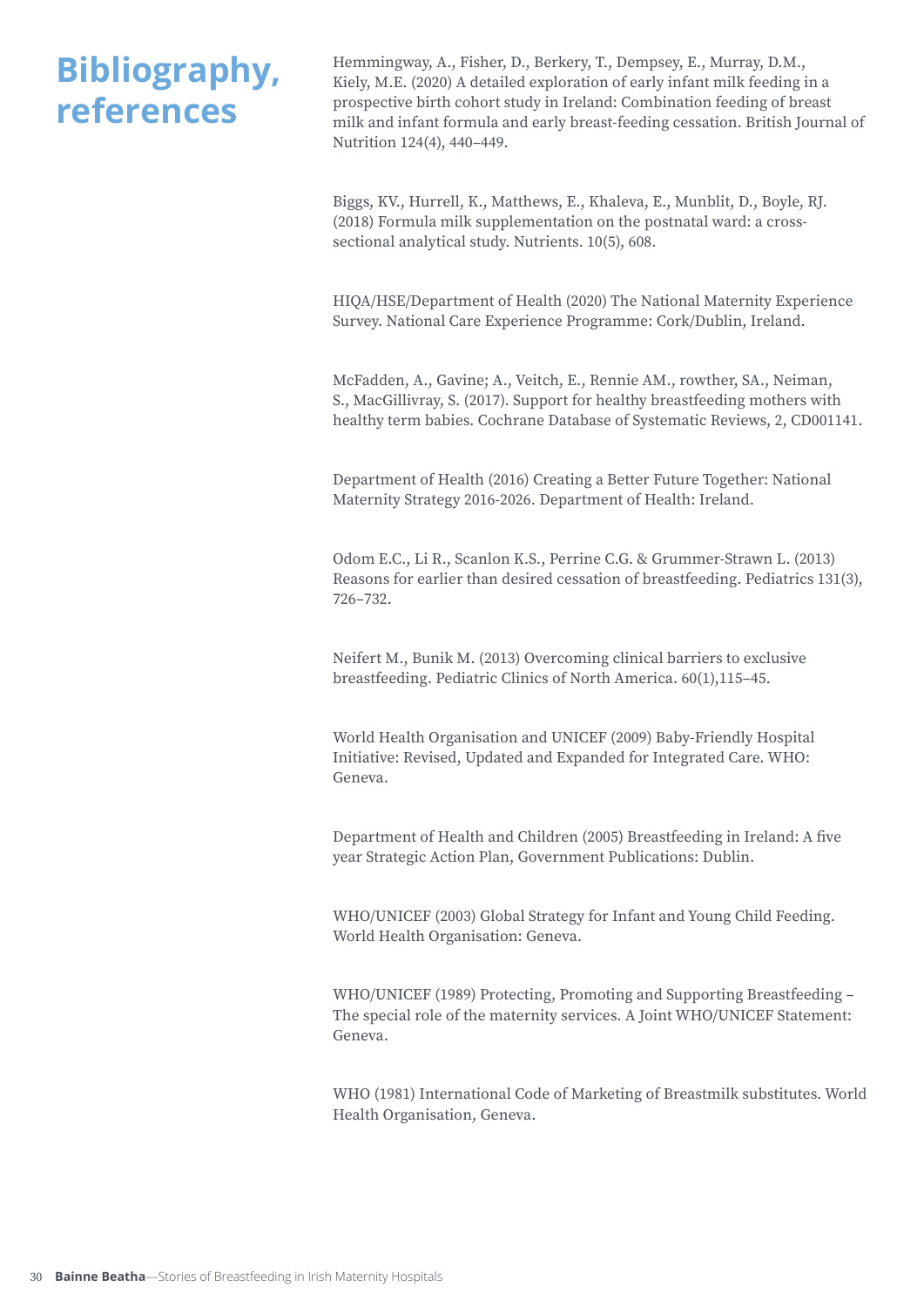# **Appendix 1 Questionnaire**

### IMPROVING BREASTFEEDING SUPPORT IN IRELAND

\*This survey will close on Tuesday 28th July at 11 pm\*

This is an informal questionnaire for new mothers about their experiences of breastfeeding support in Dublin.

My name is Deborah Byrne, I am based in Smithfield and I have an eight month old boy. A few months ago, I set up a whatsapp group with other mums I met in a local breastfeeding group. We found that we all had similar breastfeeding challenges, and similar experiences of breastfeeding support during our time in the maternity hospital.

Prompted by Lord Mayor Hazel Chu's request for suggestions on how to improve breastfeeding support services, I decided to create a survey in order to compile our responses.

1. Location: [free text response]

- 2. Maternity hospital attended:
- Rotunda
- Coombe
- Holle St
- Other: [free text response]

3. How old is your baby: [free text response]

4. Prior to birth, how did you intend to feed your baby?

- Exclusive breastfeeding
- Combination feeding (breast and bottle)
- Bottle feeding
- Unsure
- Other: [free text response]

5. How did you feed your baby, once they were born?

- Exclusive breastfeeding
- Exclusive breastfeeding, then combination feeding
- Exclusive breastfeeding, then bottle feeding
- Combination feeding at first, then exclusive breastfeeding
- Combination feeding (breast & bottle)
- Bottle feeding
- Bottle feeding at first, then breastfeeding
- Bottle feeding at first, then combination feeding
- Other: [free text response]

6. How satisfied are you that you met your feeding goals?

- Very satisfied
- It was rocky at first, but satisfied now
- Disappointed, but have made my peace with it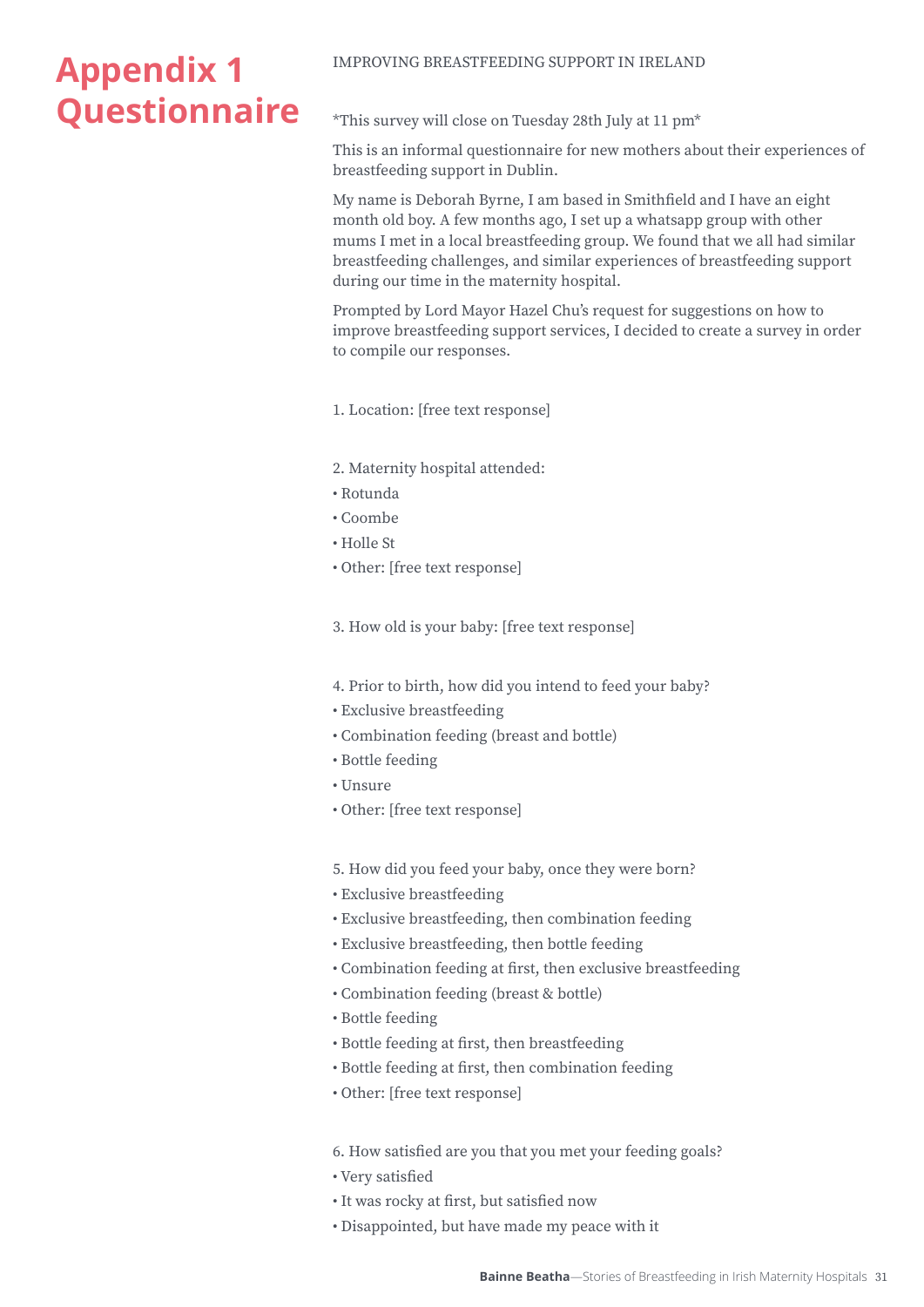- Disappointed
- Other: [free text response]

7. Which do you believe were the roadblocks to you meeting your feeding goals? Check all that apply.

- None feeding went smoothly
- Lack of antenatal training and support from the hospital
- Lack of postnatal support in the hospital
- Low confidence
- Lack of knowledge
- Physiological challenges (eg. tongue tie, low supply, mastitis)
- Friends/spouse/family members discouraged me
- Lack of support once discharged from the hospital
- Lack of funds to hire professional help
- Other: [free text response]

8. Which challenges if any did you encounter with regard to feeding your baby? Check all that apply.

- None it went as planned
- There were complications with the delivery
- I had an emergency C-section
- My baby had to go into the ICU
- My baby could not latch
- My baby could latch with assistance but could not stay on the breast
- My baby was too sleepy to feed
- My milk did not come through
- Low supply
- Overactive letdown
- Engorgement
- Tongue tie
- Mastitis
- Cracked nipples
- Other: [free text response]

9. Describe the feeding assistance you received in the hospital. Check all that apply.

• My feeding goals were respected and I was fully assisted in implementing them.

• I did not receive the assistance I needed in the hours after my baby's birth

• I did not initially receive the support I needed, but a feeding plan was eventually put in place

- I did not receive the support I needed, and this set me back significantly
- The lactation consultant was not available
- The lactation consultant was available but did not or could not give me the time or help I needed
- Midwives were too busy to give me the feeding support or time I needed.
- I received conflicting information from different midwives.
- Midwives referred me to healthcare assistants due to lack of time
- I was told I couldn't/shouldn't breastfeed by a staff member(s)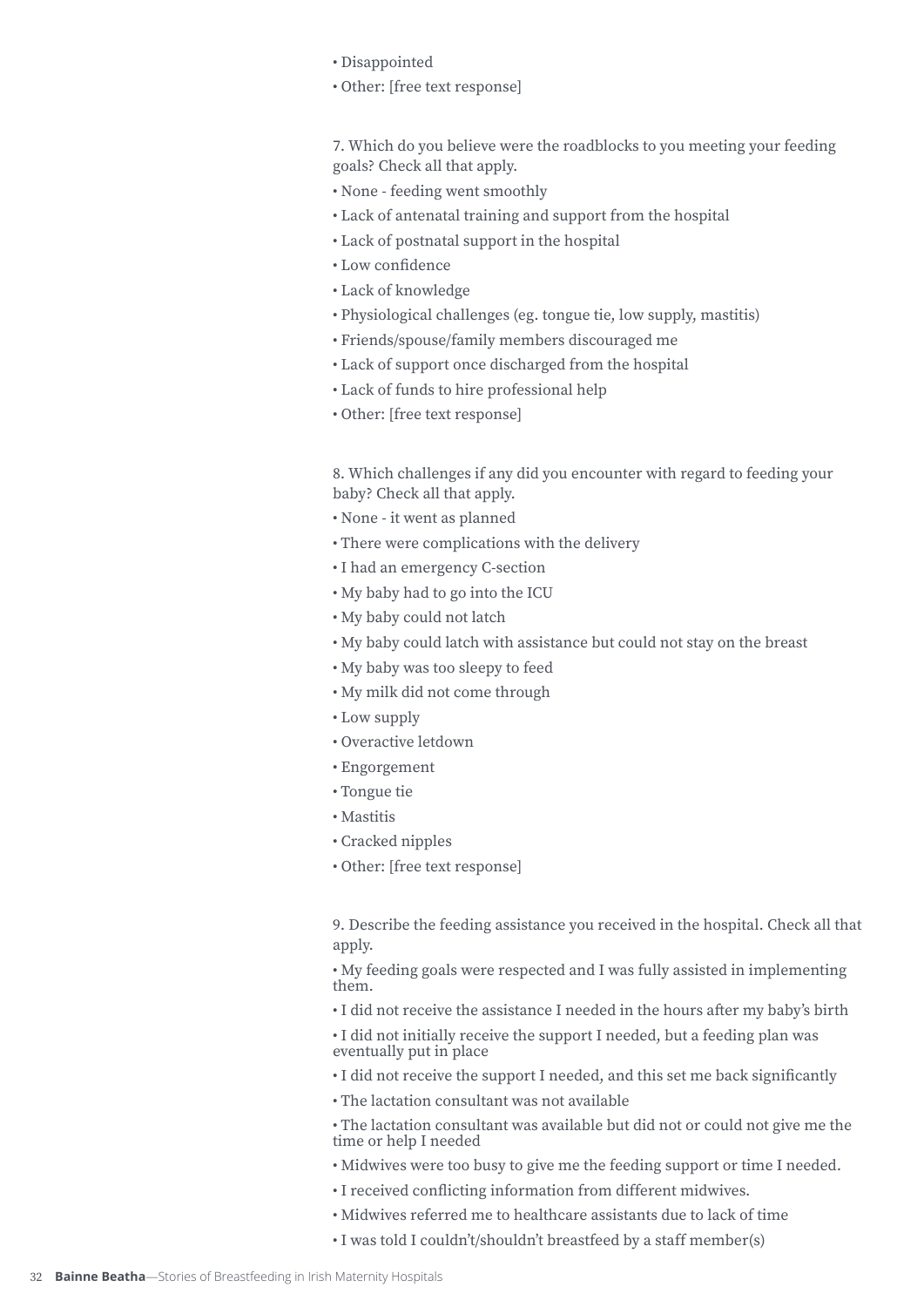- I was encouraged to introduce formula even though I didn't want or plan to.
- My baby's tongue tie was not addressed or diagnosed
- Other: [free text response]

10. Was it your impression that the hospital staff were pro-breastfeeding?

• Yes - consistently pro-breastfeeding and 100% committed to helping mothers breastfeed

• Yes - generally pro-breastfeeding but did not have the time or resources to promote it

- Mixture of pro-breastfeeding and anti-breastfeeding
- No did not see benefit & actively discouraged it
- Other: [free text response]

11. Did the care you received after your baby's birth during your hospital stay help or hinder you to meet your feeding goals?

< Linear scale 1 (hindered) - 5 (helped) >

12. If the care you received during your stay did not help you meet your feeding goals, from where did you get the support you needed? Check all that apply.

- I met my feeding goals in the hospital
- Private lactation consultant
- The public health nurse
- GP
- Breastfeeding support group
- Online community (facebook, whatsapp)
- Friends/family
- I did not receive the help I needed
- Other: [free text response]

13. Approximately how much did you have to spend, in order to meet your feeding goals? (eg. hiring private lactation consultant, hiring hospital grade pumps, tongue tie consultant): [free text response]

14. Where did you learn about various approaches to feeding, prior to your baby's birth? Tick all that apply.

- Antenatal classes
- $\cdot$  GP
- family/friends
- Books, pamphlets
- Articles, blogs, websites
- Social media, influencers
- I didn't do much research, I thought I'd pick it up as I went along
- Other: [free text response]

15. How informative were your antenatal classes about feeding?

< Linear scale 1 (Not informative at all) - 5 (Very informative) >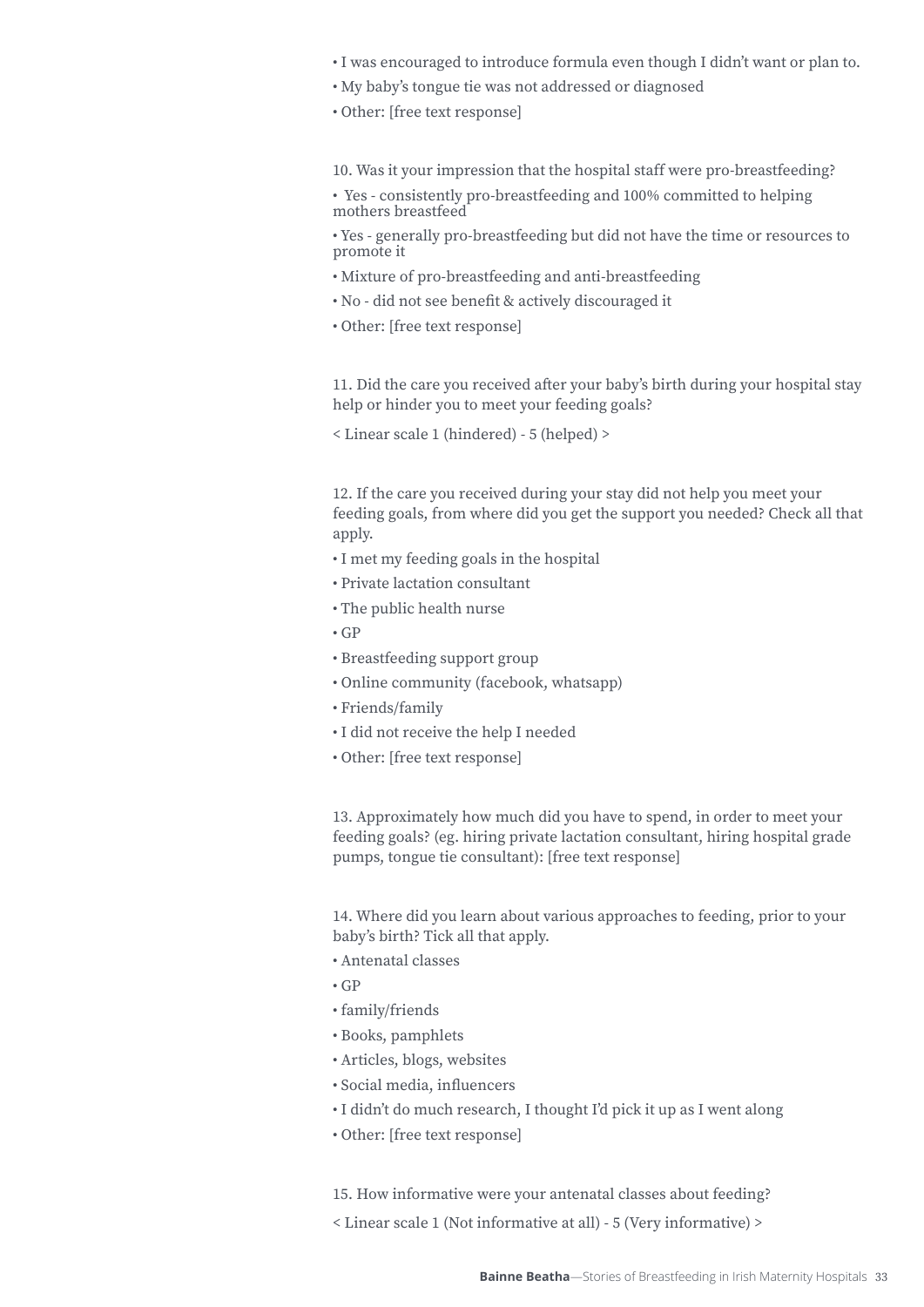16. What are some things you wish you had known about feeding before your baby's birth?: [free text response]

17. What are some ways you believe that feeding support can be improved, to allow women to feel informed, empowered and equipped to meet their feeding goals? Check all that apply. You can also make additional suggestions under 'other'.

• Fully informing mothers about realities and challenges of breastfeeding in antenatal class

• 24 hour lactation consultants available in maternity hospitals

• Intensive feeding support in the hours after the baby's birth

• Making a feeding plan prior to baby's birth and displaying it clearly on chart

• Feeding plan being rigorously and consistently adhered to from birth by every staff member

• A culture of highly valuing and promoting breastfeeding among hospital staff

• Midwives regularly receiving up to date training in best feeding practice

• Not being discharged from lactation service until mother is confident in feeding

• Buddy system to link new mothers up with a more experienced local breastfeeders

• Other: [free text response]

18. Do you have any other comments or suggestions?:

OPTIONAL: if you are happy to be contacted about your responses to this survey, you can leave your name and email address here.

Do you give permission to share your responses with Dublin-based maternity hospitals?

• Yes

 $\cdot$  No